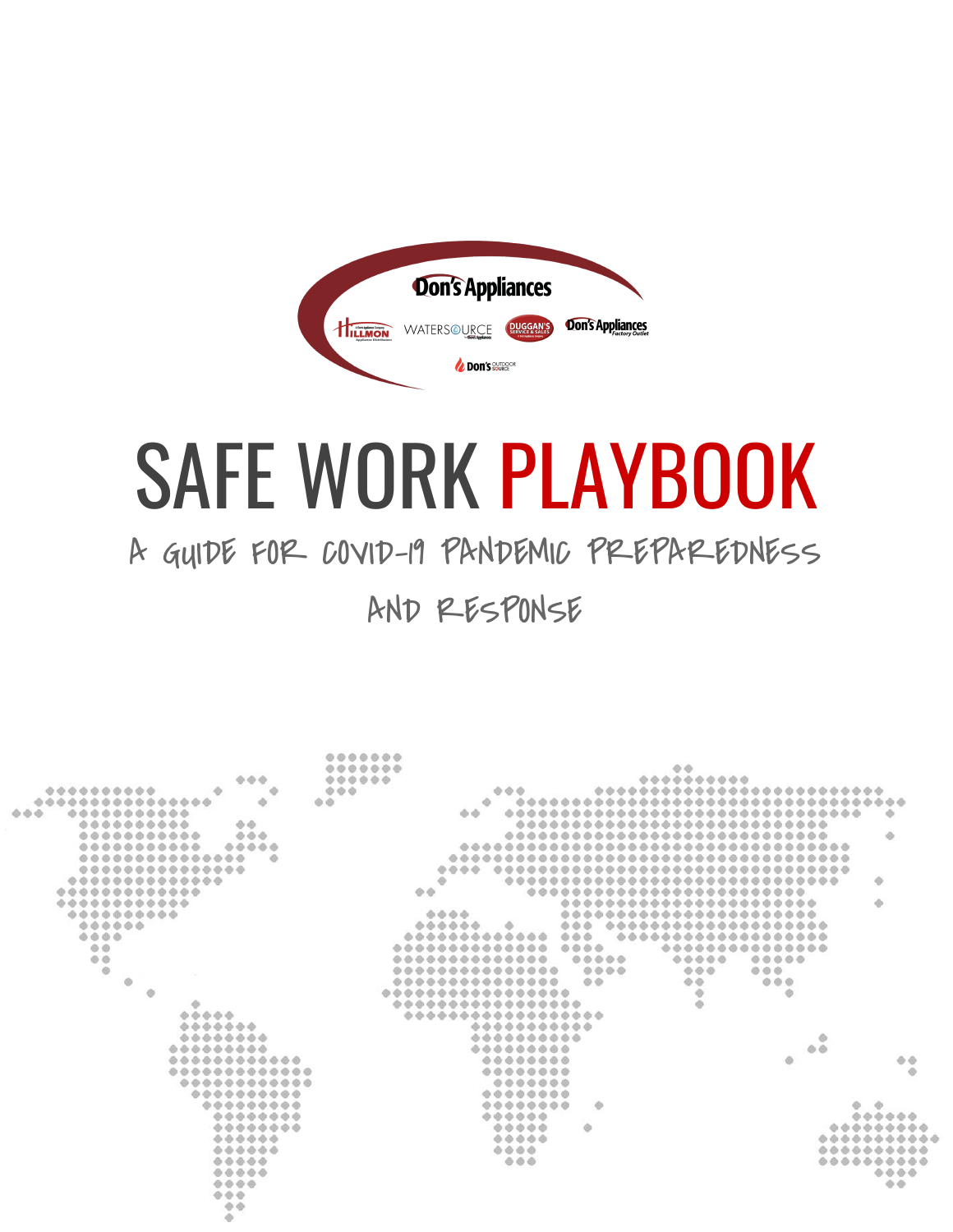

Don's Appliances Headquarters in Pittsburgh, PA

# A NOTE TO ALL READERS

<span id="page-1-0"></span>The information contained in the Don's Appliances Safe Work Playback represents Don's Appliances' current practices regarding the recommended operation of its warehouses, showrooms and office (Headquarter locations, where and when permitted by law, during this time of the unprecedented COVID-19 pandemic. The health and safety of our team members and customers is our number one priority, and our hope in sharing this information is that it may be of assistance to others. Information is changing daily, and we will continue to monitor the situation and update our procedures as such. Please be advised that some or all of the information contained in these documents may not be applicable to other businesses or places of work. We strongly recommend that before implementing any of the ideas contained herein you carefully evaluate, and consult with outside legal counsel as appropriate, the legality,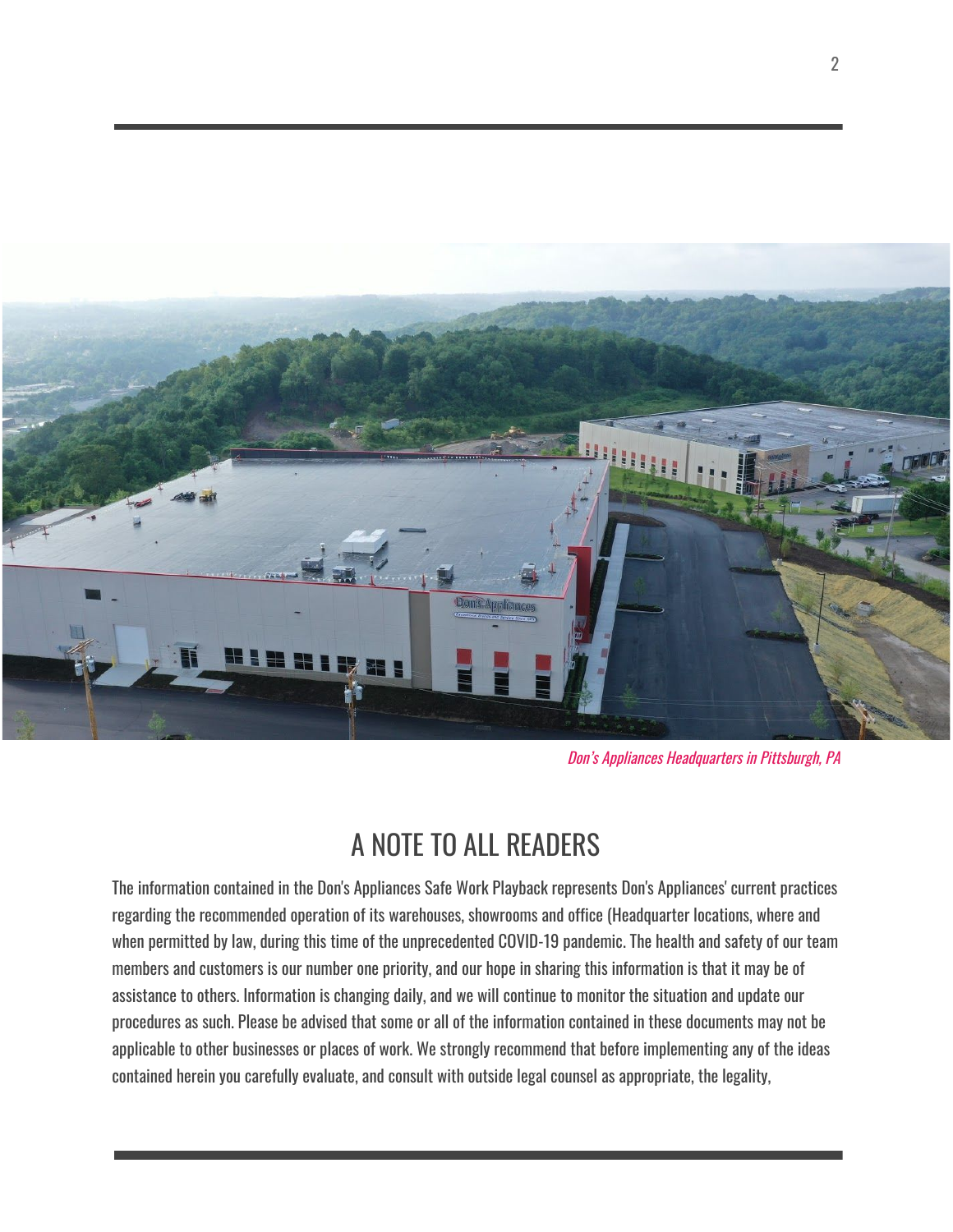applicability and potential efficacy of this information in your place of business. Please also note that this is a "living" document that may be updated at any time by Don's Appliances given the fluidity of this situation.

The Safe Work Playbook provides general recommendations for use in all Don's Appliances locations. Because there may be circumstances unique to a location, there may be some cases in which a Don's Appliances must adapt the recommendations of the Playbook to address that location's specific requirements. Such exceptions must be authorized by senior management. Additionally, all locations must comply with all applicable laws meaning that if there is a conflict between the recommendations in the Safe Work Playbook and the applicable law, the location must follow the applicable law. We keep a watchful eye on government guidelines and prepare for changes as needed.

#### -Nicole Laudato, Director of Human Resources



COVID-19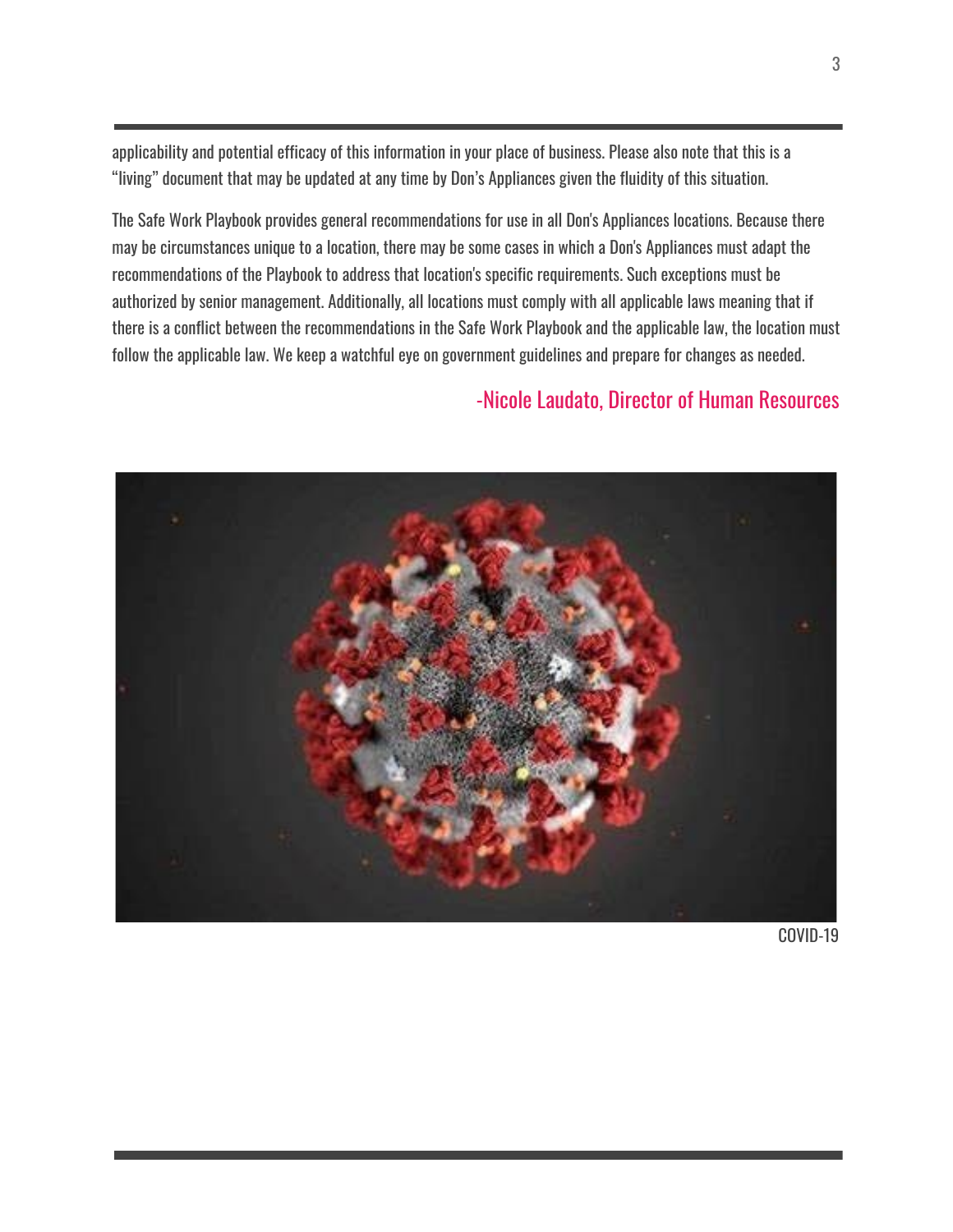| <b>A NOTE TO ALL READERS</b>                                  | $\overline{2}$  |
|---------------------------------------------------------------|-----------------|
| <b>UPDATED STRATEGIES AND RECOMMENDATIONS</b>                 | 5               |
| <b>UPDATE: AUGUST 1, 2020</b>                                 | $6\phantom{1}6$ |
| <b>UPDATE: June 29, 2020</b>                                  | $6\phantom{1}$  |
| <b>Face mask policy update</b>                                | $6\phantom{1}6$ |
| Wear a mask when:                                             | 7               |
| Not required when:                                            | 7               |
| <b>Social Restrictions and Cleaning Protocols</b>             | $\overline{1}$  |
| <b>Pandemic Response Team</b>                                 | 8               |
| <b>PANDEMIC RESPONSE TEAM</b>                                 | 8               |
| PREVENTATIVE MATERIAL INVENTORY                               | 9               |
| <b>DISINFECTANT SUPPLIES:</b>                                 | 9               |
| <b>DISINFECTION MEASURES</b>                                  | 9               |
| <b>General Disinfection Measures:</b>                         | 10              |
| <b>Coronavirus COVID-19 - Deep Cleaning and Disinfection</b>  | 10              |
| <b>PERSONAL PROTECTIVE EQUIPMENT (PPE):</b>                   | 12              |
| About: Review and understand the protocol for PPE             | 12              |
| <b>MASKS-RESPIRATORS- FACE SHIELDS</b>                        | 12              |
| <b>INSTALLATION TECHNICIANS:</b>                              | 13              |
| <b>SERVICE TECHNICIANS:</b>                                   | 13              |
| <b>SALES ASSOCIATES</b>                                       | 14              |
| <b>OFFICE PERSONNEL</b>                                       | 14              |
| <b>GLOVES</b>                                                 | 14              |
| <b>TECHNICIANS</b>                                            | 14              |
| <b>Current Team Member Own Condition</b>                      | 15              |
| <b>COVID-19 Punch Attestation and Symptom Tracker</b>         | 15              |
| <b>Confidentiality of Medical Information</b>                 | 16              |
| <b>SOCIAL DISTANCING PROTOCOL</b>                             | 16              |
| DELIVERY INSTALLATION- SOCIAL DISTANCING PROTOCOL             | 17              |
| <b>COMMUNAL TRANSPORTATION (DELIVERY INSTALLATION TRUCKS)</b> | 17              |
| BREAKROOMS- SOCIAL DISTANCING PROTOCOL-                       | 18              |
| <b>BATHROOMS SOCIAL- DISTANCING PROTOCOL</b>                  | 18              |
| OFFICE- SOCIAL DISTANCING PROTOCOL                            | 18              |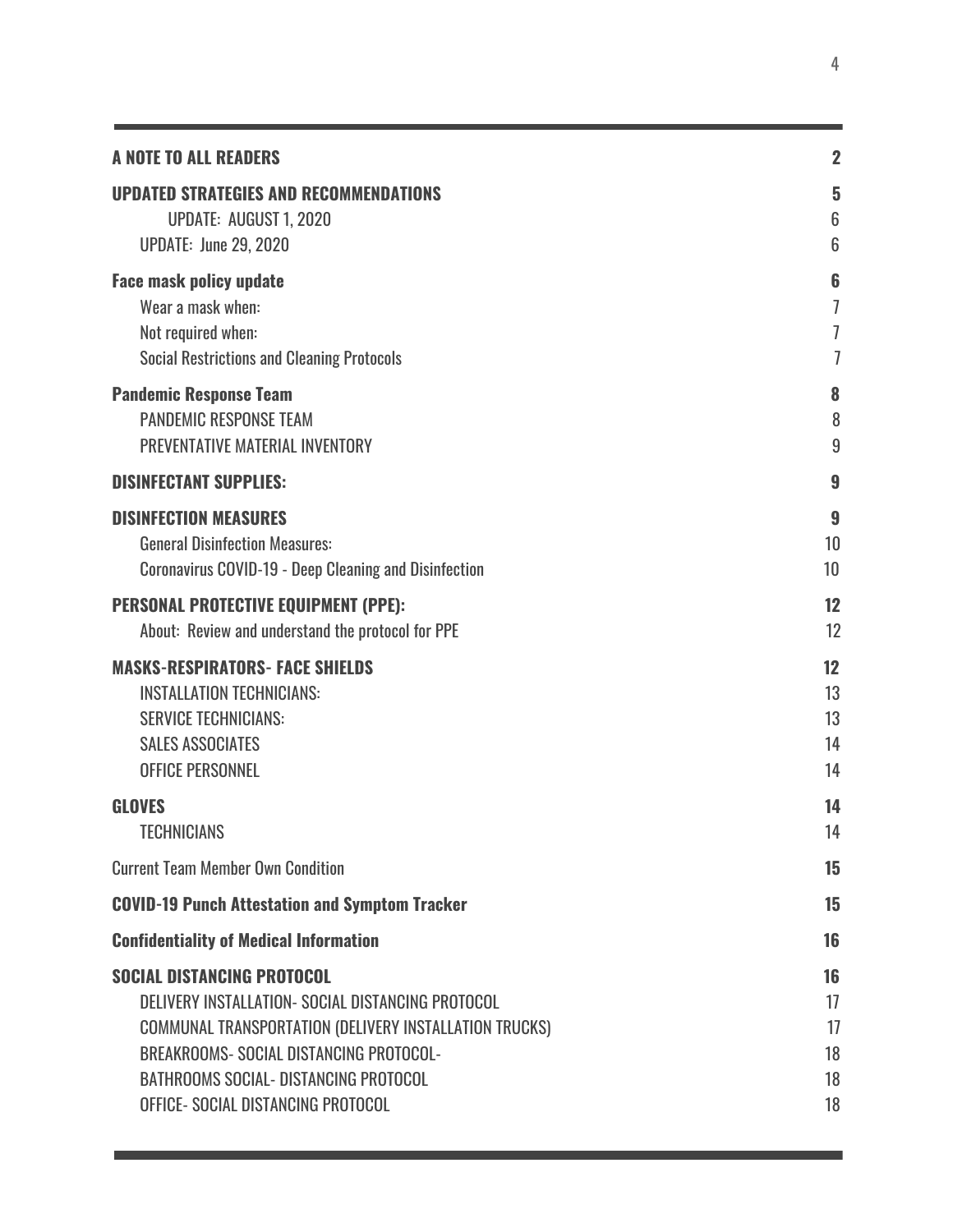| SHOWROOMS- SOCIAL DISTANCING PROTOCOL                                                                                                                                                                                                                   | 19                                           |
|---------------------------------------------------------------------------------------------------------------------------------------------------------------------------------------------------------------------------------------------------------|----------------------------------------------|
| <b>DAILY SELF-SCREENING PROTOCOL</b><br>Self-Quarantining and Return to Work Protocol<br>Guidance for Self-Quarantining and Return to Work: COVID-19                                                                                                    | 20<br>20<br>21                               |
| <b>IDENTIFICATION AND ISOLATION</b><br><b>EXPOSURE AND WHEN TO QUARANTINE</b><br>What counts as close contact?<br>Additional Personal Guidance for quarantine and isolation                                                                             | 21<br>22<br>22<br>22                         |
| Returning to Work After Home Isolation/ Quarantine                                                                                                                                                                                                      | 23                                           |
| <b>COVID-19 POWERPOINT</b>                                                                                                                                                                                                                              | 23                                           |
| <b>Editable Signage</b>                                                                                                                                                                                                                                 | 24                                           |
| <b>Updated Fast Fact Signage</b><br><b>Don's Appliances Responsibilities</b><br><b>Team Member Responsibilities</b><br><b>Hygiene</b><br>Housekeeping<br><b>Social Distancing</b><br><b>Tools and Equipment</b><br><b>Citing Sources and Thank You!</b> | 24<br>24<br>24<br>25<br>25<br>25<br>25<br>26 |
|                                                                                                                                                                                                                                                         |                                              |

# READ FIRST

# UPDATED STRATEGIES AND RECOMMENDATIONS

- <span id="page-4-0"></span>1. All team members who clock in and out should use the Paylocity mobile app. Not a comunity time clock.
- 2. **If you are sick, stay HOME** Contact your direct supervisor via phone, then Human Resources.
- 3. All team members who have returned to work need to acknowledge their position protocols.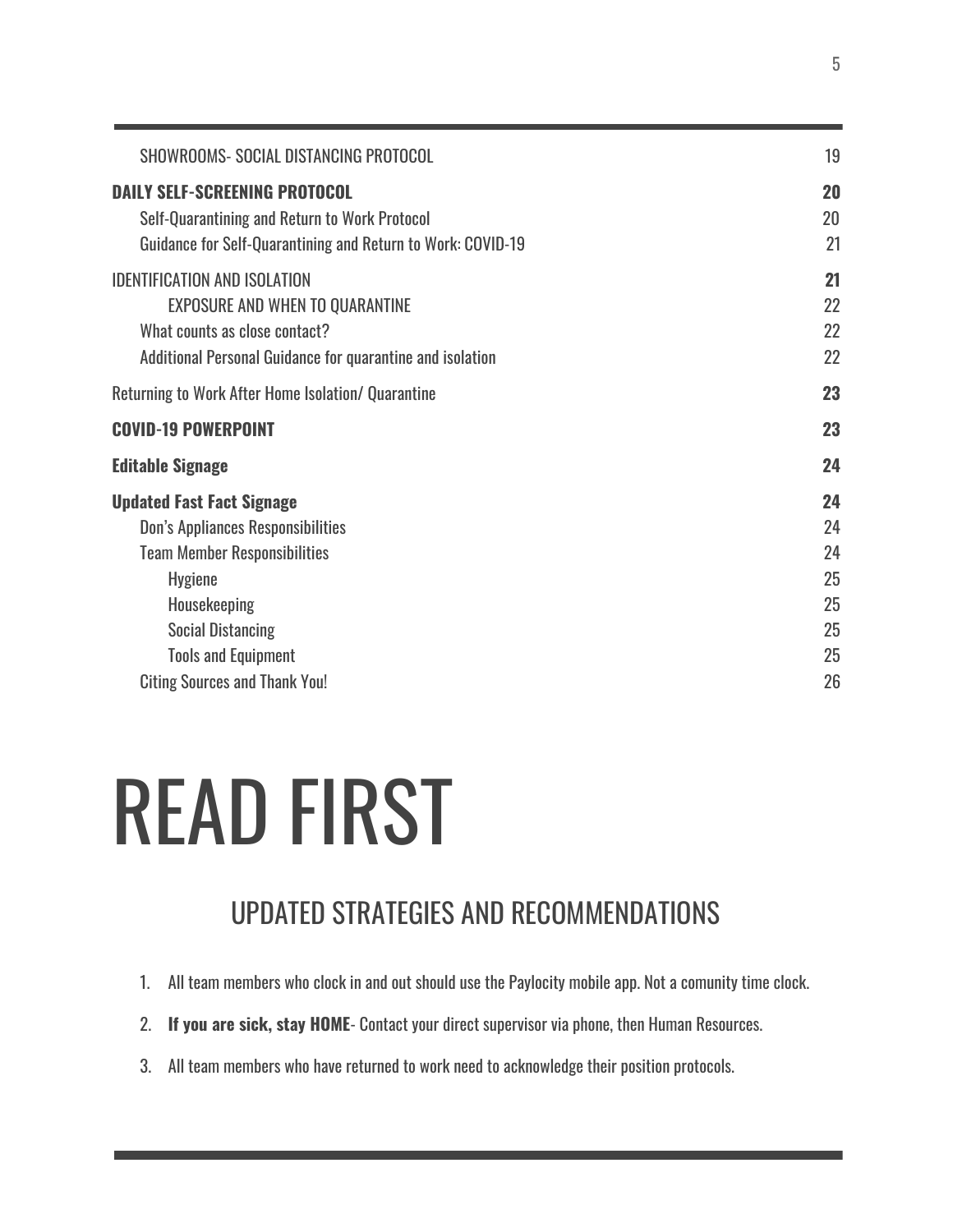- 4. Electronic Submission of EFMLA, COVID-19 Symptom Checks, Mobile Clock in and out are updates to existing paper submissions
- 5. All non exempt team members will be asked 4 healthscreen questions before clocking in.
- 6. Exempt team members need to utilize a symptom self tracker BEFORE they come into work.
- 7. All team members are directed to the CDC.GOV Symptom tracker.

#### <span id="page-5-0"></span>UPDATE: AUGUST 1, 2020

Return to work and Punch Attestations

#### Dear Don's Team Members:

As we enter into the summer seasons, we wanted to outline some important information in regards to changes you'll notice effective immediately. With the unsure landscape of COVID-19, we are still enforcing all of our mask policies. Delivery and Service calls are still to be handled as no contact. The safety of our entire team is of the utmost importance. During a meeting this morning, Ray, the COO of the company put it this way, "consider the mask to be your solution".

We all have to take our own health concerns into consideration and we are all responsible for following the established rules outlined by the CDC, Local and Federal Government. You are required to wear a mask as outlined in the policy revision dated, June 29, 2020. If you are medically unable to do so, you will be required to begin an interactive conversation with Human Resources.

Effective today, July 2, 2020, all team members will be asked 4 COVID-19 health questions before clocking in. If you answer **YES** to any of the questions, you will be directed to return to your vehicle and to contact your direct supervisor for further instruction. NOTE: This does not mean you're being sent home for the day, rather further explanation is needed and Human Resources may need to talk to you. If you are teleworking, you may continue to work, but you will be required to fill out the same required paperwork.

#### TRAVELING ON VACATION

While we're entering traveling season, it is your responsibility to ensure that you are taking all of the necessary precautions outlined by the CDC, including reconsidering travel to high risk areas. Upon returning from vacation, all team members should check their temperature every day to ensure they are not symptomatic.

Please continue to follow the [www.pa.gov](http://www.pa.gov/) website and the [www.CDC.GOV](http://www.cdc.gov/) recommendations for social distancing, masks, etc.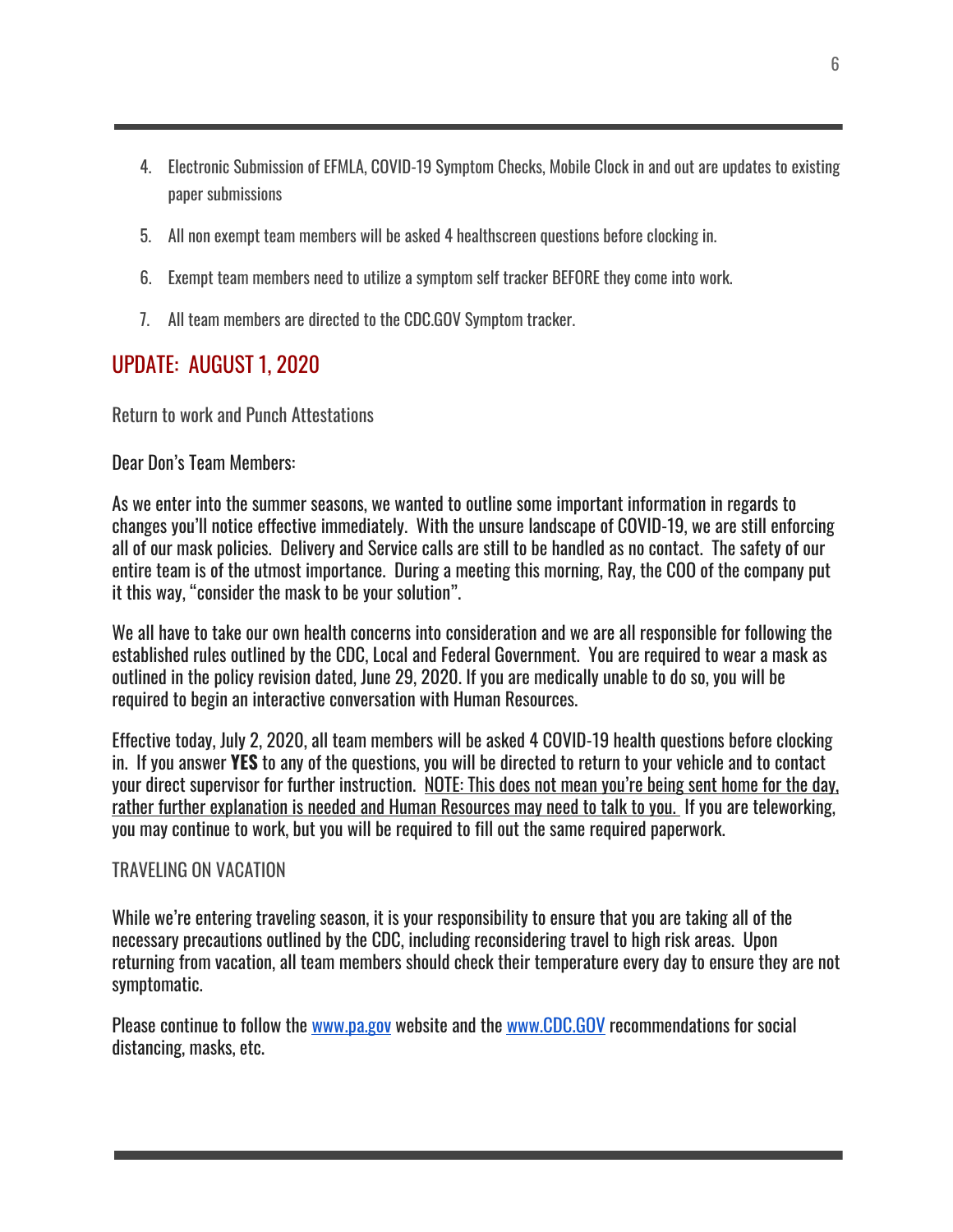#### <span id="page-6-1"></span><span id="page-6-0"></span>UPDATE: June 29, 2020

## Face mask policy update

The CDC continues to recommend that you cover your mouth and nose with a cloth face covering around others. We are revising the policy in regard to face coverings for the entire company. There has been an increase of cases in the state and we are tightening up our face mask policy. Allegheny county has had its highest reported confirmed cases to date. All team members will be required to acknowledge the update on Paylocity. Please note, we are following the governor's recommendations and staying up to date with everything we should be doing as an employer. We are aware that policies change daily and we're doing our part to ensure that we're able to stay safe and open for business.

CDC Recommendations

- **● Cover your mouth and nose with a cloth face cover when around others**
- **● You could spread COVID-19 to others even if you do not feel sick.**
- Everyone should wear a cloth face cover when they have to go out in public, for example to the grocery store or to pick up other necessities.
- Cloth face coverings should not be placed on young children under age 2, anyone who has trouble breathing, or is unconscious, incapacitated or otherwise unable to remove the mask without assistance. If you need a reasonable accommodation, you must contact Human Resources to start an interactive dialog.
- The cloth face cover is meant to protect other people in case you are infected.
- Do NOT use a facemask meant for a healthcare worker.
- Continue to keep about 6 feet between yourself and others. The cloth face cover is not a substitute for social distancing.

#### <span id="page-6-2"></span>Wear a mask when:

- Interacting with customers/clients. Installation Technicians, Sales Associates, Service Technicians- any customer facing team members must follow their position specific requirements. Contact your direct supervisor if you have any questions about what is expected of you.
- Walking around ANY of our locations
- In meetings
- In vehicles with other team members

#### <span id="page-6-3"></span>Not required when: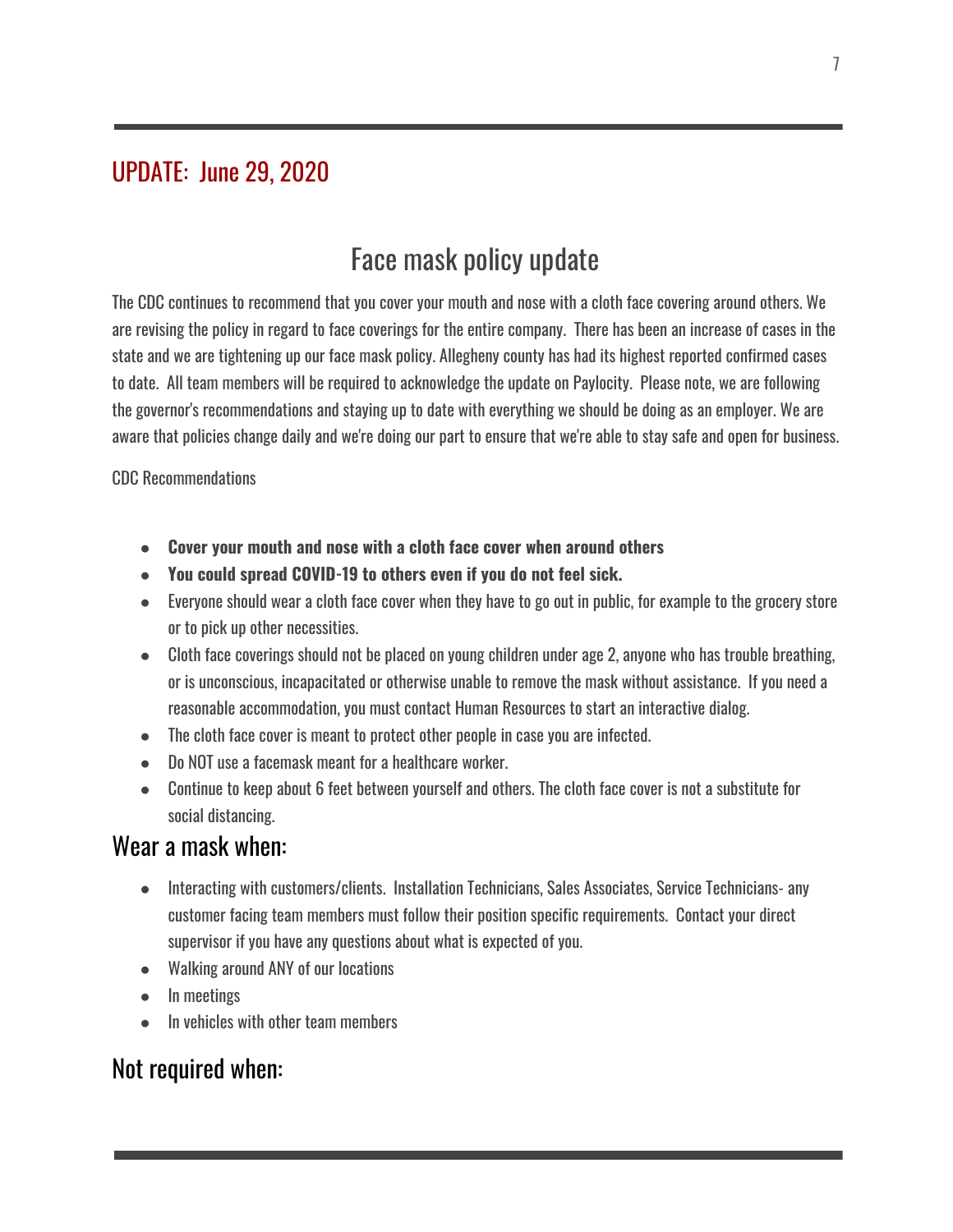- Warehouses: when working independently over 6 feet away from someone.
- Office areas: when in your office or at your work stations alone or six feet away from someone. You are not required to wear masks at those times. The moment you get up and go somewhere, you MUST put your mask back on.

#### <span id="page-7-0"></span>Social Restrictions and Cleaning Protocols

- Maintain social distancing protocols
- The moment you are engaging in conversation with anyone, or in a meeting with someone, wear your mask if you are closer than 6 feet away.
- Maintain all CDC recommended cleaning protocols.

### Pandemic Response Team

#### <span id="page-7-1"></span>About:

The Pandemic Response Team (PRT) is a cross-functional team lead by Senior Management in the following categories/examples:

Senior Management (Owners, COO, VP of Finance, Human Resources): Overall responsibility for the company's pandemic preparedness & response plan, coordinating and aligning with all and the COVID-19 Crisis Team.

Team Member Access Control Lead- Works with each location to manage social distancing logistics in regards to arriving and departing shifts, as well as visitors (such as customers). Will further support the Virus Prevention & Protocol leader by providing site-specific options regarding social distancing within our locations, including potential mitigation measures to manage the risk of team members required to work < 2 feet from others.

Virus Prevention & Protocols Lead - Works to develop protocols to ensure the wellness of all team members, and the overall pandemic preparedness and response plan, ensuring alignment with all locations and the COVID-19 Crisis Team.

Sanitization & Disinfection Lead - Works to manage daily and periodic disinfection logistics, including routine and deep cleaning, disinfection processes, in accordance with the protocols set up by the Virus Prevention & Protocol leader. Drives process continual improvement and ensure 100% compliance of Don's Appliances' disinfection protocol, and any approved regional or location ariations.

PPE & Materials Lead - Works to secure all necessary supplies to implement and sustain the pandemic preparedness & response plan, including direct procurement by the company, as well as coordination with Don's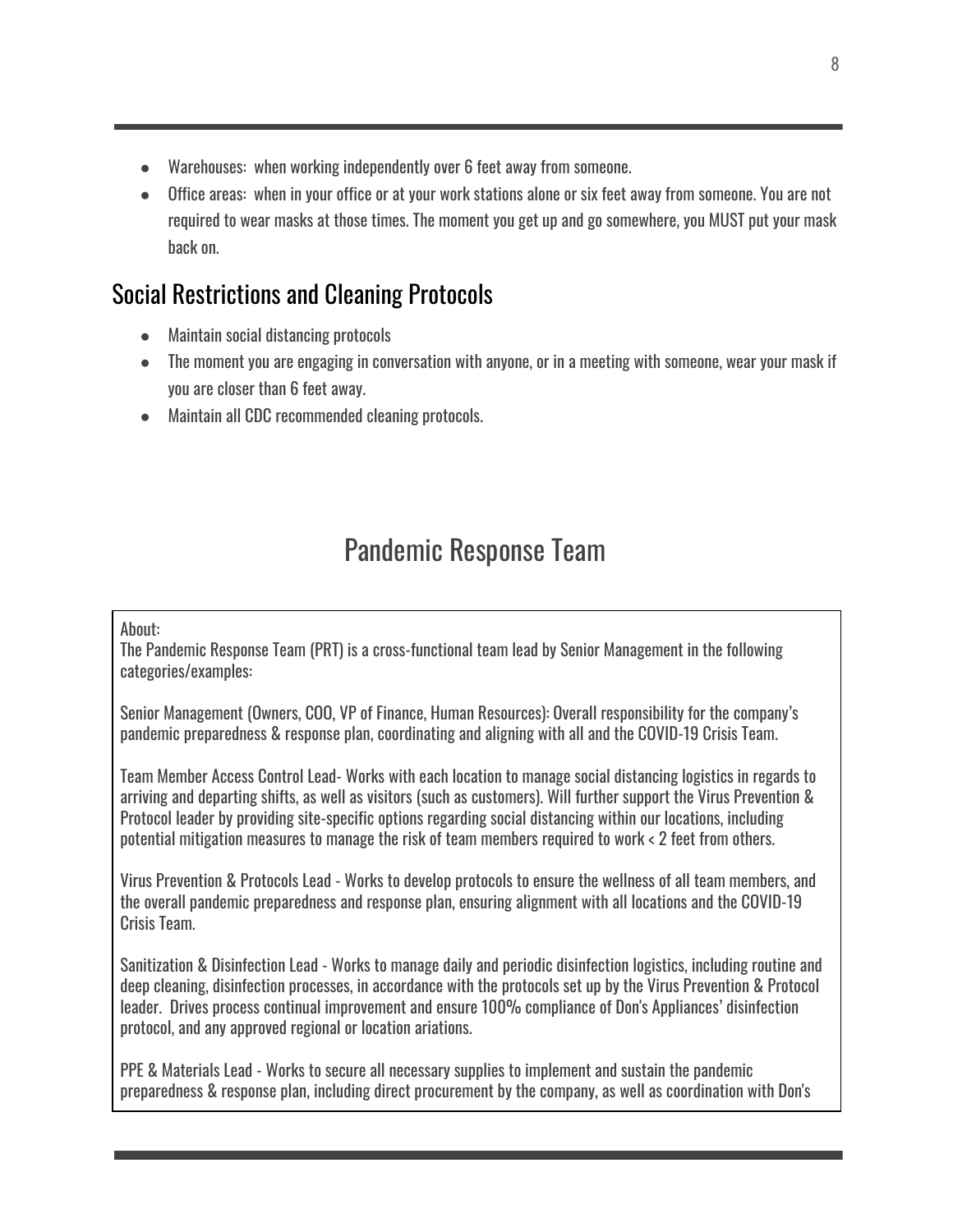Appliances Procurement related to accessing centrally located supplies or leveraging supplies from other Don's Appliances locations.

#### PANDEMIC RESPONSE TEAM

#### <span id="page-8-0"></span>**DETAILS:**

- The PRT should start to meet daily once established
- Leverage Safety Committee Members for assistance
- Work with all locations to ensure they are following protocol.

#### <span id="page-8-1"></span>PREVENTATIVE MATERIAL INVENTORY

#### **DETAILS:**



- Confirm operation has an adequate supply of soap, disinfection, hand sanitizer, paper towels, and tissues
- Confirm stock of face masks, face shields, gloves, and glasses on-site and on-order with proper lead time
- <span id="page-8-2"></span>● Have "touchless" thermometers on-site for team member screening or instruct team member to bring their own thermometers for self-check

# DISINFECTANT SUPPLIES:

- Confirm operation has an adequate supply of soap, disinfection spray, hand gel, paper towels, and tissue, when and where available.
- All locations should keep a minimum quantity of 30-day supply of disinfectant supplies, if possible.
- Disinfection products should be inventoried and monitored.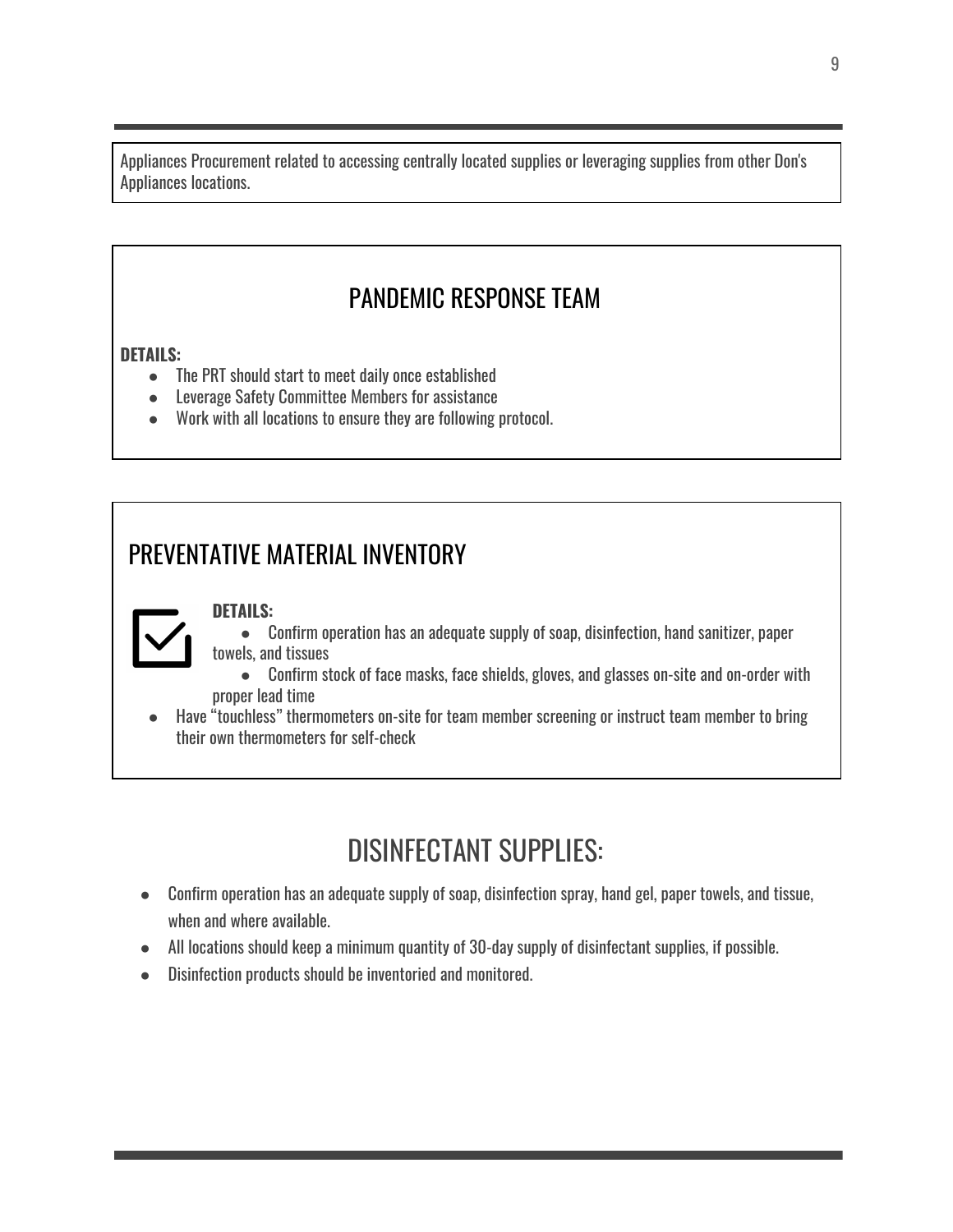

# DISINFECTION MEASURES

- <span id="page-9-0"></span>● Disinfect locations prior to anyone returning to work.
- Replace HVAC air filters or clean/disinfect if applicable
- Implement the General Disinfection Measures; the cleaning steps outlined should be taken routinely, based on frequency mentioned to disinfect workplace surfaces, chairs, tables, etc. and protect team members.

The goal is to establish a sanitary baseline for when our locations re-open. The locations should be 100% disinfected prior to anyone returning to work.

Take unique site-specific circumstances into consideration when sanitizing and disinfecting.

Team members should sanitize and disinfect all areas of our locations with special attention to:

- Tools
- Workstations and equipment
- Restrooms
- Breakrooms
- Lockers
- Common high touch surface areas
- Computer screens and keyboards
- Surface Pros, Cellphones

In the event of a shutdown deep cleaning. Tight controls will be put in place on who enters and exits the site during the cleaning shutdown:

- Security
- Sanitization Vendors
- PRT team members, as needed.

#### <span id="page-9-1"></span>General Disinfection Measures:

- This checklist should be implemented in all of our locations to reduce the risk of spread of infection
- The cleaning steps outlined below should be taken routinely, based on frequency mentioned to disinfect workplace surfaces, chairs, tables, etc. and protect team member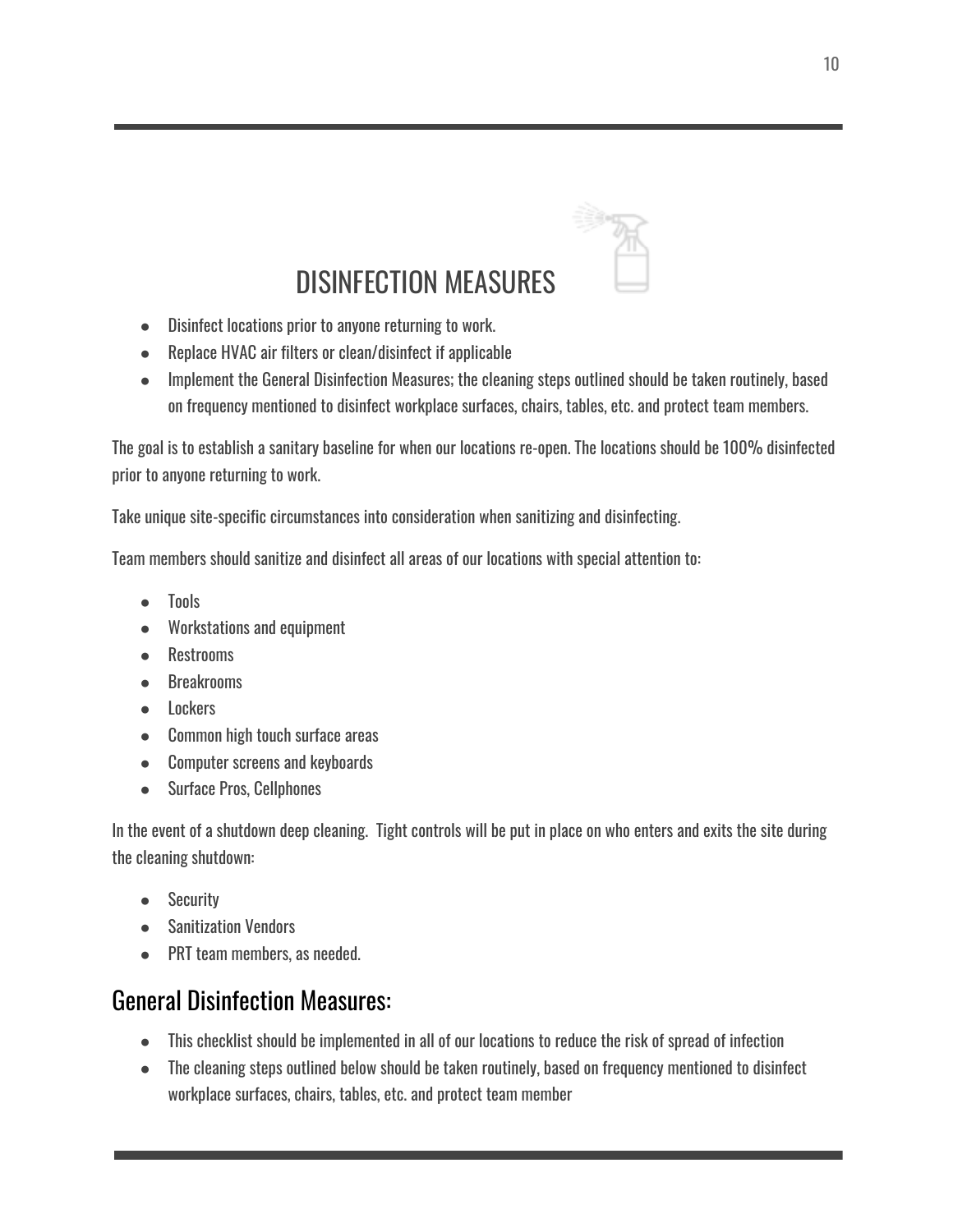● Along with these workplace disinfection activities, proper personal sanitary practices including washing hands after bathroom use are also necessary

#### **About:**

The General Disinfection Measures Protocol should be followed regularly whereas the Deep-Cleaning and Disinfection Protocol is triggered when an active team member is identified as positive for COVID-19 by testing.

### <span id="page-10-0"></span>Coronavirus COVID-19 - Deep Cleaning and Disinfection

COVID-19 "deep-cleaning" is triggered when an active team member is identified as being CVOID-19 positive by testing. Each location may opt to have a deep cleaning performed for presumed cases, at the discretion of the COO and Senior Management.

Deep cleaning should be performed as soon after the confirmation of a positive test as practical.

If a delay is proposed or greater than a shift the site is to gain consensus from the COO and Senior Management.

Notwithstanding the above, if an active team member is confirmed to have a COVID-19 positive test, each location may in lieu of performing deep cleaning shut down the location for a period of at least 72 hours to allow for natural deactivation of the virus, followed by personnel performing comprehensive disinfection of all common surfaces.

- 1. Identify an approved external company that should carry out the deep cleaning activity, this company must have the minimum requirements of:
	- Trained personnel to execute the process of cleaning, disinfection and disposal of hazardous waste
	- Proper equipment and PPE to perform the task
	- All necessary procedures and local authorizations or permits to perform disinfection services and manage any wastes generated.
	- Use of approved COVID-19 disinfectant chemicals to perform this activity (see the disinfectant protocol)
- 2. The Company Pandemic Crisis Management Team must coordinate and supervise the cleaning and disinfection process. They must ensure that:
	- There is a specific plan and strategy to clean all locations, vehicles/equipment, common areas, offices and any typical areas where team member interact
	- Only authorized people can access the locations during the cleaning operation
	- All 3rd party team members are using any required PPE and that it is also properly disposed at the end of the process
	- Assure that team member are made aware that the work areas have been disinfected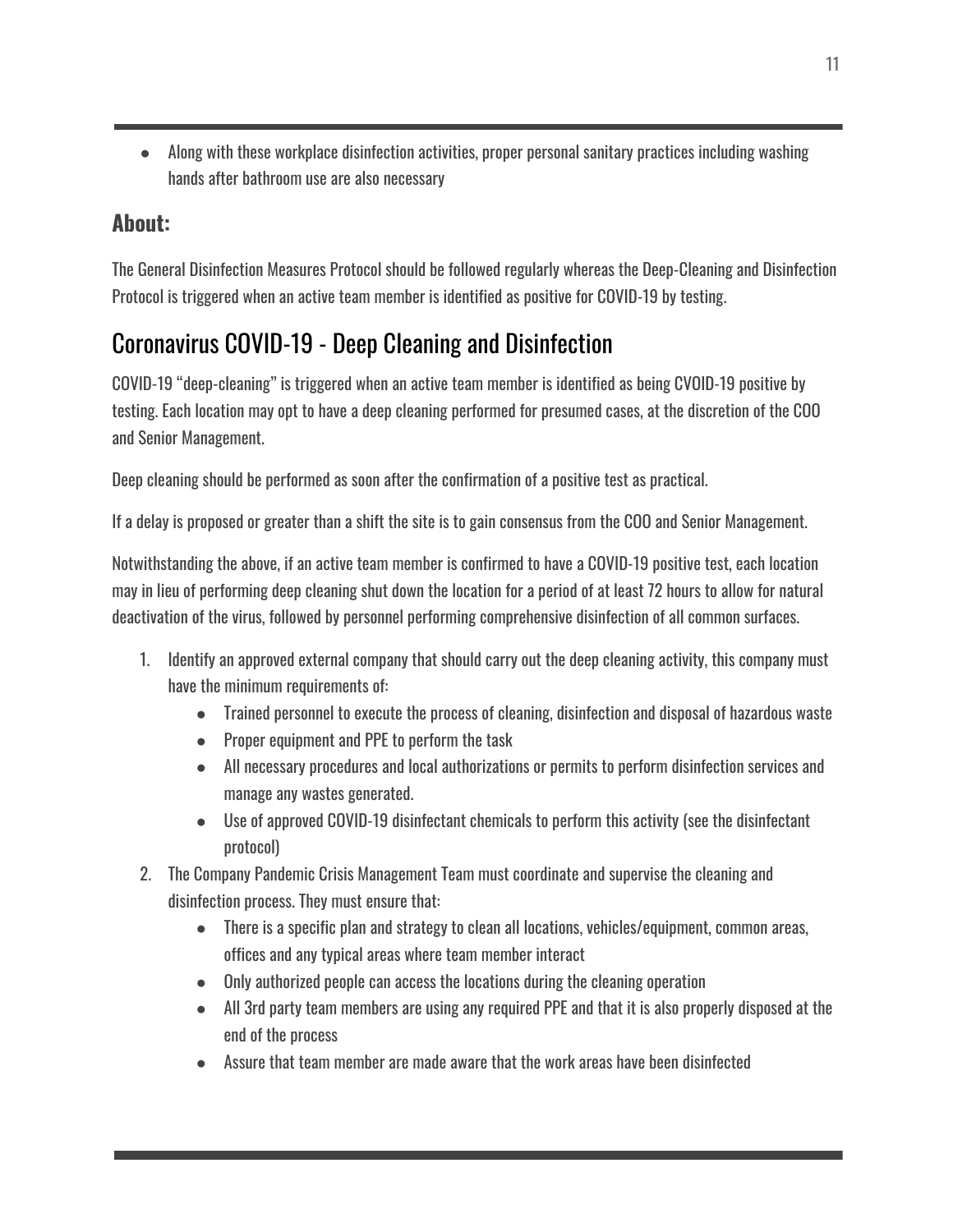Note: For the company's purpose, deep cleaning is defined as <sup>a</sup> more comprehensive cleaning using advanced technologies and more aggressive cleaning solutions that are administered by an external 3rd party.

- 3. Personal Protective Equipment (PPE) requirements for the Deep Cleaning team:
	- The use of PPE is to be determined by the cleaning contractor based on the chemicals used to conduct the disinfecting process including proper wearing, storage, cleaning, decontamination and disposal of PPE as biohazard waste.
- 4. Disposal
	- At the end of the process, the Cleaning company must follow the local regulations to dispose of all the PPE and cleaning material used in the proper manner.

#### <span id="page-11-0"></span>REFERENCE: [WWW.EPA.GOV](http://www.epa.gov/)

# PERSONAL PROTECTIVE EQUIPMENT (PPE):

•Confirm stock of face masks, gloves, and glasses on-site and on-order with proper lead time.

•All locations should keep a minimum quantity of 30-day supply of PPE.

•Customer/Visitor facing team members, and cleaning crew are required to wear gloves, masks, and glasses.

# <span id="page-11-1"></span>About: Review and understand the protocol for PPE

Protection of the company's general workforce is afforded via the protective triad of:

- 1. Personal hygiene
- 2. Social Distancing
- 3. Frequent disinfection of common surfaces

The PRT and Team Leads for PPE and Sanitation are responsible for ensuring there are adequate supplies as required per our Pandemic Plan.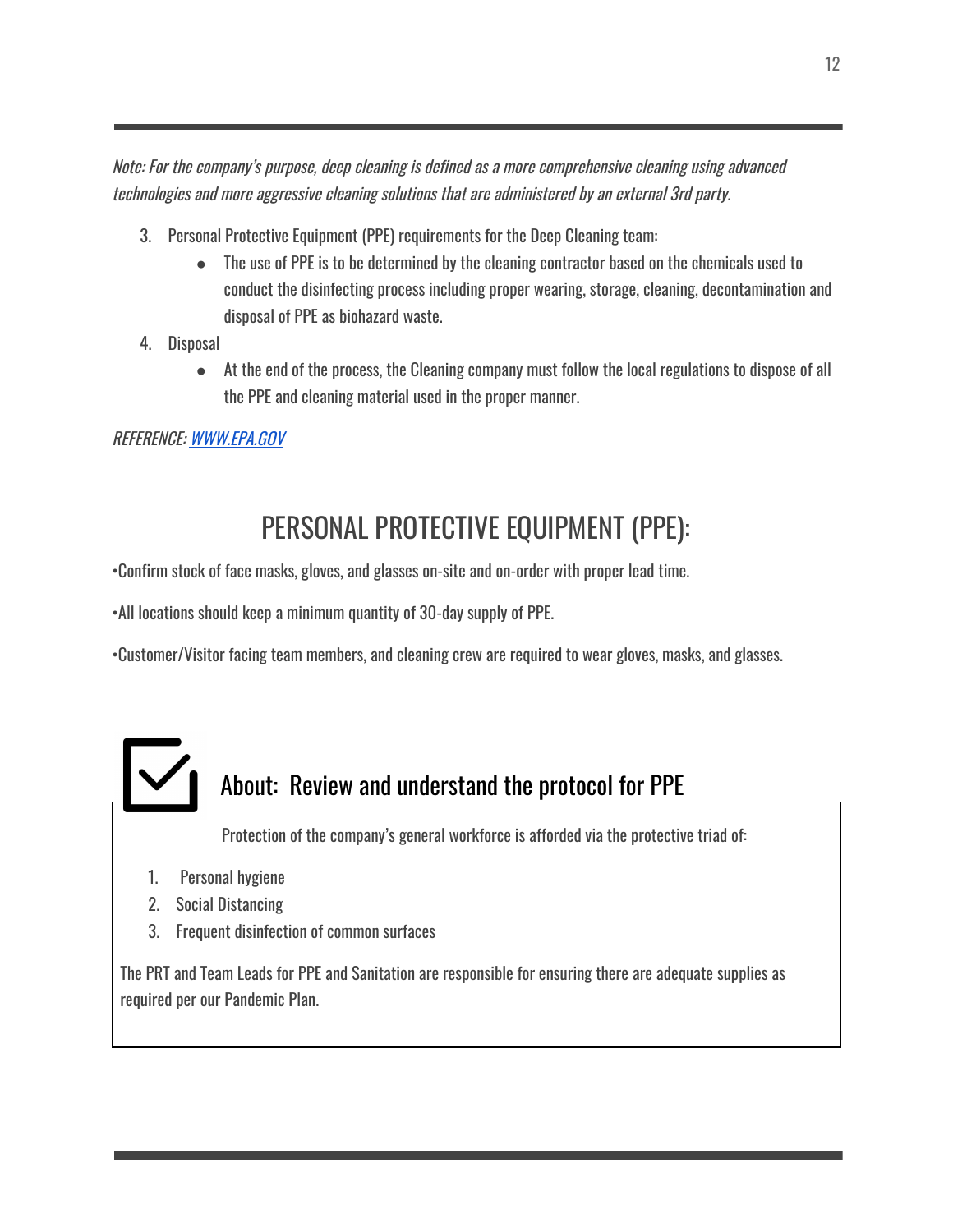<span id="page-12-0"></span>

Face masks are required PPE for every one per the governor's order effective April 19th. There are times when your mask may be removed. Please follow CDC guidelines for your masks. Any health concerns with wearing a mask must be addressed with Human Resources and an interactive dialog with your physician will be required.

- 1. Anyone who enters any of our locations must wear a mask that is deemed appropriate by the CDC.
- 2. Masks may be removed while working in a closed-door office area.
- 3. While eating lunch (Ensure you are following social distancing protocols)
- 4. Masks may be removed in your personal vehicle upon commute in and out of work if you are commuting alone.

#### <span id="page-12-1"></span>INSTALLATION TECHNICIANS:

Between personal vehicles and building entry points, a mask must be worn.

Disposable/ reusable cloth masks must be worn in the Delivery Vehicle when working within 3 feet of other team members. I.e. sitting in the same vehicle. Disposable masks are to be disposed of daily and a new mask will be provided daily.

**Respirators:** Should be worn in the customer's homes. The Installer is responsible to maintain and clean their respiratory. Installers are allowed to wear their own washable mask but if management deems it unfit for daily use, they will be required to wear the supplied respirator.

#### **UPDATED AUGUST 19, 2020**

FACE SHIELDS- Plastic face shields have been approved for wear while carrying appliances into residences. Don's Appliances follows local, state and CDC guidelines.

#### <span id="page-12-2"></span>SERVICE TECHNICIANS:

Between personal vehicles and building entry points, a mask must be worn.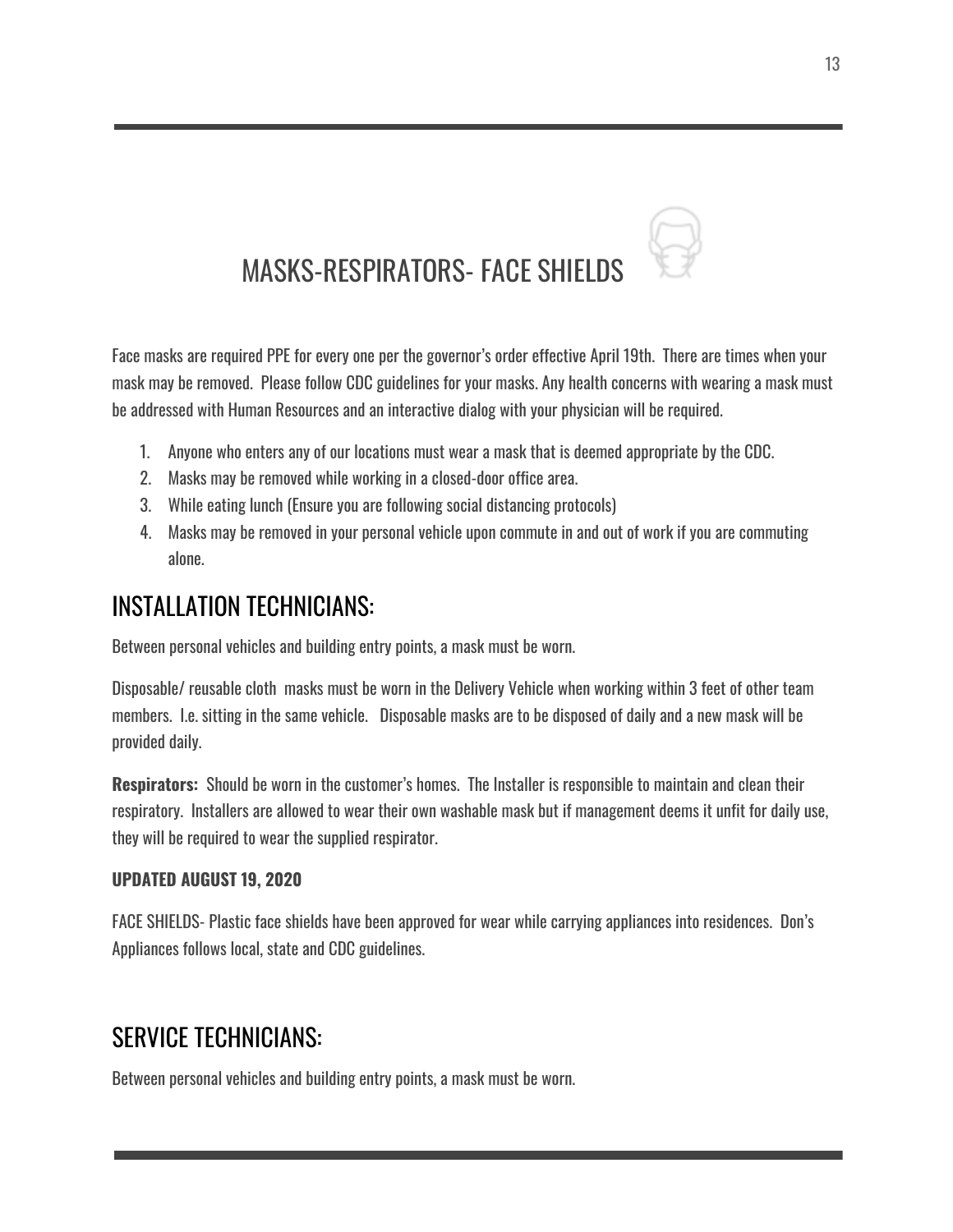Disposable/ reusable cloth masks must be worn in the Service Vehicle when working within 3 feet of other team members. I.e. sitting in the same vehicle. Disposable masks are to be disposed of daily and a new mask will be provided daily. If the Service Technician works alone, they are not required to wear their mask in their vehicle.

Gloves: Are available for technicians to wear in the customer's home. If you decide to wear gloves, they must be disposed of properly after leaving each customer's home. Technicians are not allowed to have gloves on in the van if they were used in a customer's home.

#### <span id="page-13-0"></span>SALES ASSOCIATES

- Sales Associates and Customers are required to wear masks. If a customer is not wearing a mask, they will not be allowed in the building.
- Don's Appliances is upholding a "no handshake" policy and a minimum personal space policy of at least 6 feet.
- If two or more sales associates are working in the same showroom, their desks must be separated and face in opposite directions. They must put on their masks every time they get up and walk around.

#### <span id="page-13-1"></span>OFFICE PERSONNEL

- Office personnel are required to wear masks when moving around the office areas in common areas. If you forgot your mask, contact Matt Hillebrand or a member of the safety committee.
- Don's Appliances is upholding a "no handshake" policy and a minimum personal space policy of at least 6 feet.
- If two or team members are working in the same showroom, their desks must be separated and face in opposite directions. They must put on their masks every time they get up and walk around.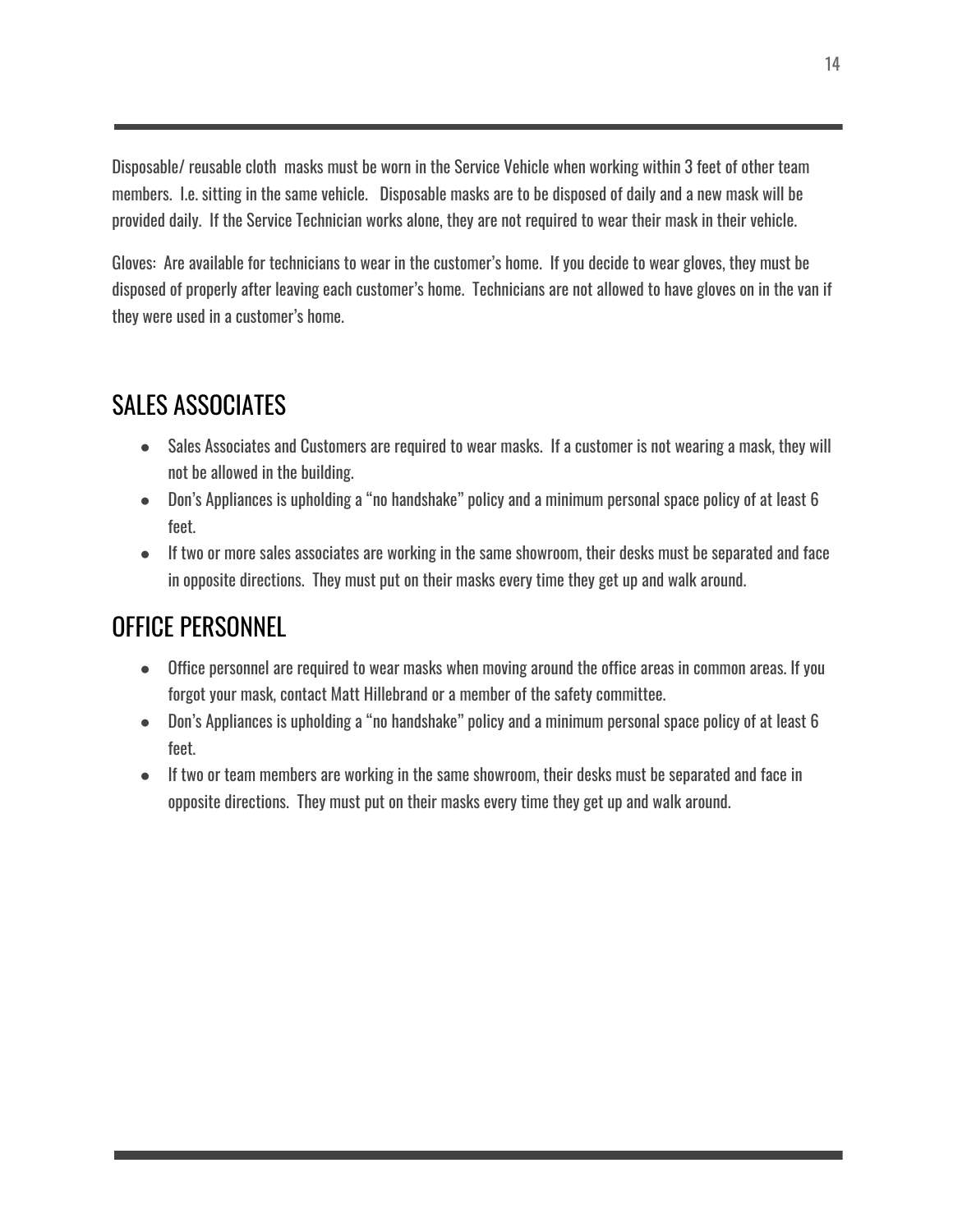# **GLOVES**

#### <span id="page-14-1"></span><span id="page-14-0"></span>**TECHNICIANS**

**Gloves:** Are available for Installers/Service technicians to wear in the customer's home. If you decide to wear gloves, they must be disposed of properly after leaving each customer's home. Installers/service technicians are not allowed to have gloves on in the truck/van if they were used in a customer's home.

Our top priority is always protecting people. Based on CDC findings, the company does not require or recommend that our team members wear gloves except for:

1. Those performing disinfection of common surfaces per the Playbook. However, the company should provide gloves if mandated by local laws.

Note: Gloves put team members at higher risk of exposure and are not recommended for general protective use for the following reasons:

- The COVID-19 virus does not harm your hands, so gloves provide no protection, and touching your face with contaminated hands, whether gloved or not, poses a significant risk of infection.
- Gloves often create a false sense of security for the individuals wearing them; people are more likely to touch contaminated surfaces because they feel they are protected from the virus because of the gloves when in reality, they are not.
- When wearing gloves, people are less inclined to wash their hands; this is counterproductive and puts others at higher risk; we want people to wash their hands because it is the number-one defense against any virus.
- <span id="page-14-2"></span>● Proper removal of gloves takes training; if contaminated gloves are not removed properly, our team members are exposed to greater risk.

## Current Team Member Own Condition

In addition to pre-screening applicants, employers should also conduct daily pre-screening of team members who are going to the work location (see the COVID-19 Questionnaire below). To be sure that employers can prevent and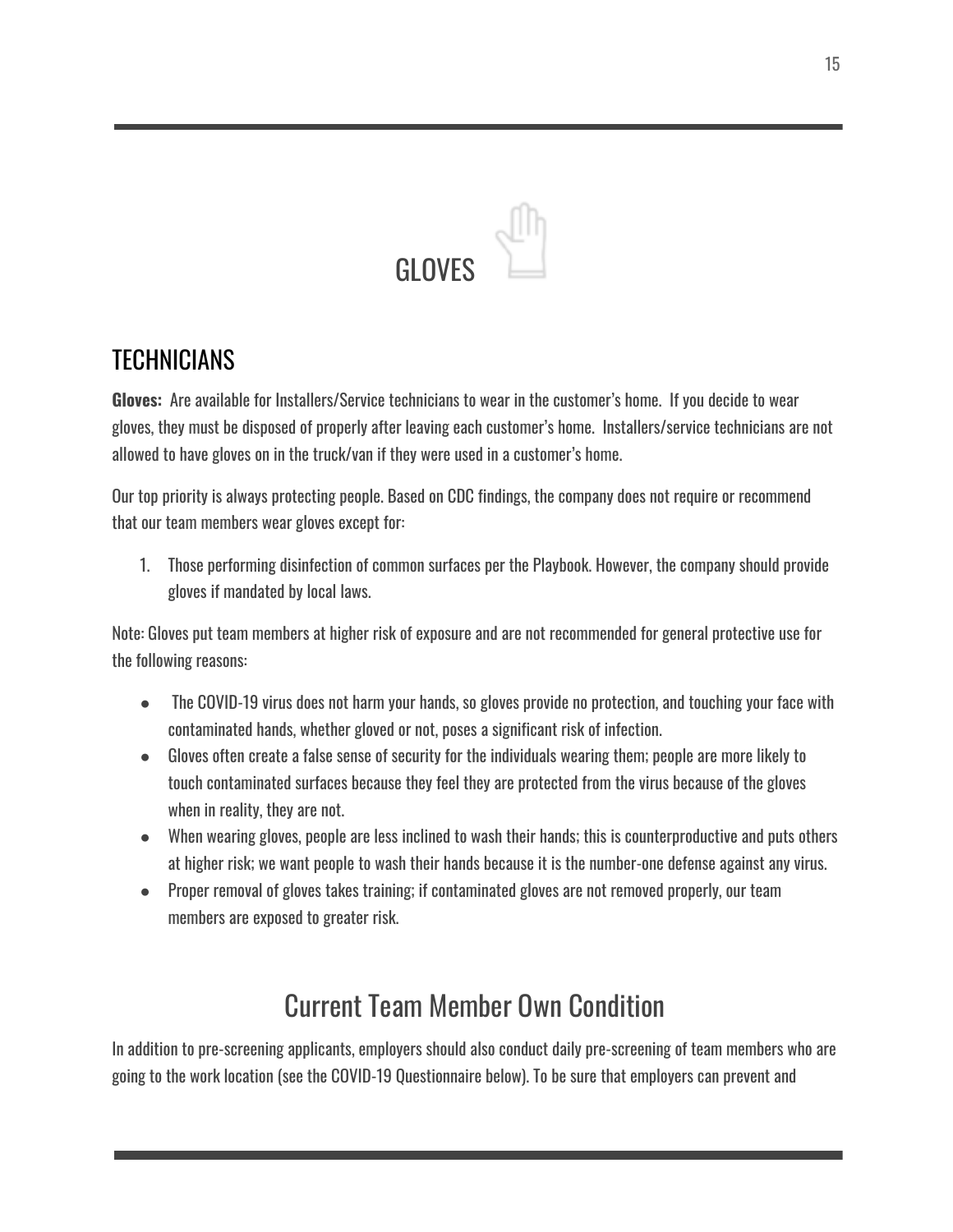<span id="page-15-0"></span>control the potential exposure to and spread of COVID-19, employers may take a team member's temperature and / or ask the following questions of current team members coming into the work location.

# COVID-19 Punch Attestation and Symptom Tracker

Team members are required to answer 4 symptom questions before they are able to clock in for their work shift.

<span id="page-15-1"></span>If they answer "yes" to any of the systems, they are directed to return to their vehicle and call their direct supervisor. They may be required to complete a symptom tracker and CDC questionnaire, seek further medical advice or be sent for a COVID-19 test.

## Confidentiality of Medical Information

As employers begin to learn about team member's individual medical concerns and conditions, it is important to remember that several laws have very specific confidentiality requirements. FMLA, ADA, and Workers' Compensation statutes all contain provisions that protect the confidentiality of a team member's medical information. Employers have the obligation to ensure that **all medical information obtained about a team member is private and confidential.** Medical information gathered through the FMLA, ADA, disability insurance, workers compensation, or other sick-leave documentation is generally not protected under HIPAA but is confidential.

# SOCIAL DISTANCING PROTOCOL

- Review and understand Social Distancing Protocol
- Complete and continue to adhere to the Social Distancing Checklist

<span id="page-15-2"></span>

Social distancing is a simple yet very effective mechanism to prevent potential infection, that relies on simple distance to avoid infection.

In practice this means:

- Staying 1 to 2 meters (3 to 6 feet) away from others as a normal practice
- Eliminating contact with others, such as handshakes or embracing coworkers, visitors, or friends
- Avoiding touching surfaces touched by others, to the extent feasible.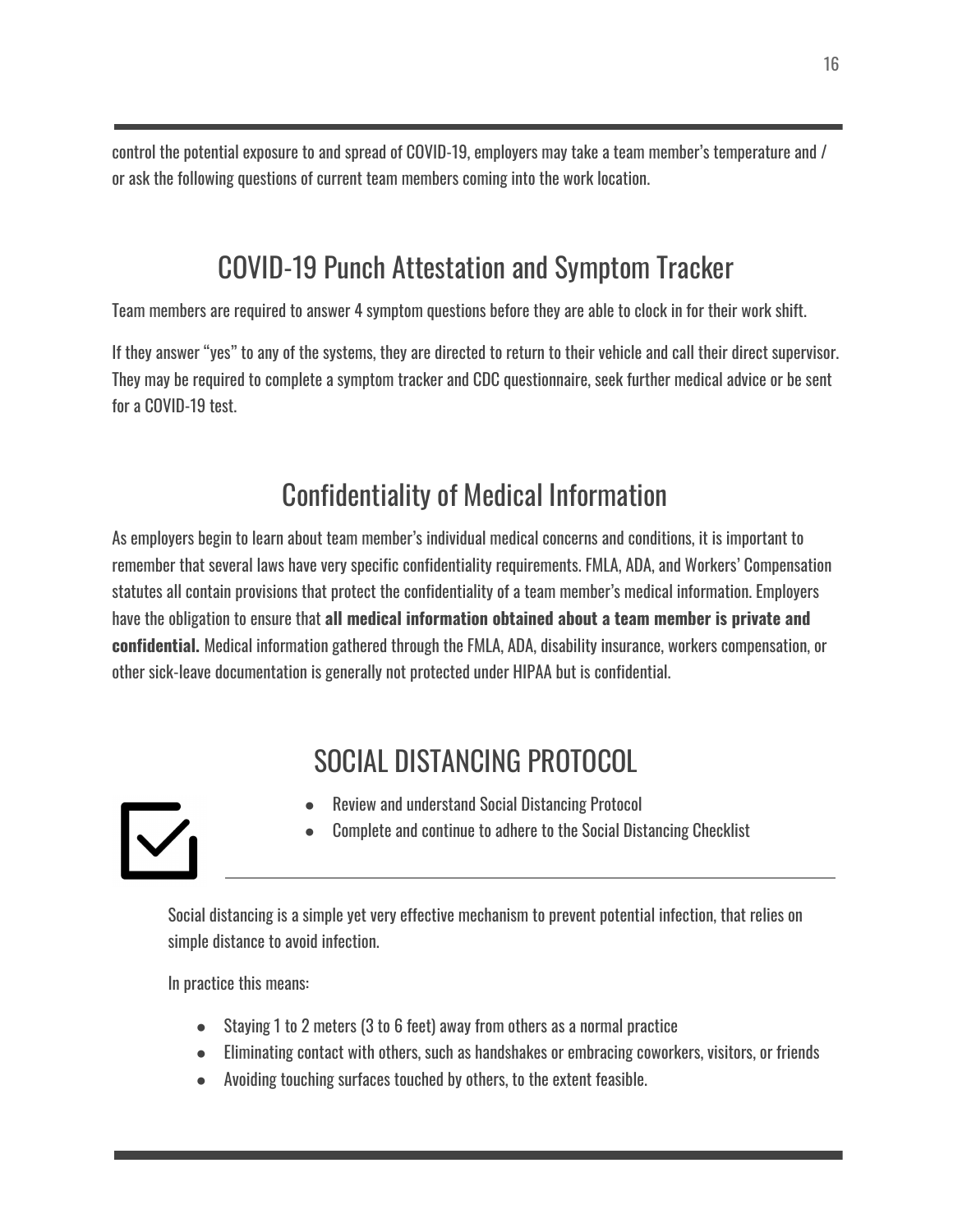● Avoiding anyone who appears to be sick, or who is coughing or sneezing.



Note: The company should not allow any meeting of greater than 10 persons to occur until further notice, even when the meeting area is large enough to accommodate appropriate social distancing.

This practice of social distancing includes but is not limited to warehouses, break rooms, hallways, cubicle areas, showrooms, common areas, entrances/exit areas of work locations, parking lots, and offices. These are examples, but the principle of social distancing is universally applicable. The mandatory use of a mask is defined by local authorities to protect everyone from the spread of this virus.

#### <span id="page-16-0"></span>DELIVERY INSTALLATION- SOCIAL DISTANCING PROTOCOL



Complete and continue to adhere to the Social Distancing Checklist

Social distancing is a simple yet very effective mechanism to prevent potential infection, that relies on simple distance to avoid infection.

In practice this means:

- Staying 3 to 6 feet away from others as a normal practice
- Eliminating contact with others, such as handshakes or embracing coworkers, visitors, or friends
- Avoiding touching surfaces touched by others, to the extent feasible.
- Avoiding anyone who appears to be sick, or who is coughing or sneezing.

#### <span id="page-16-1"></span>COMMUNAL TRANSPORTATION (DELIVERY INSTALLATION TRUCKS)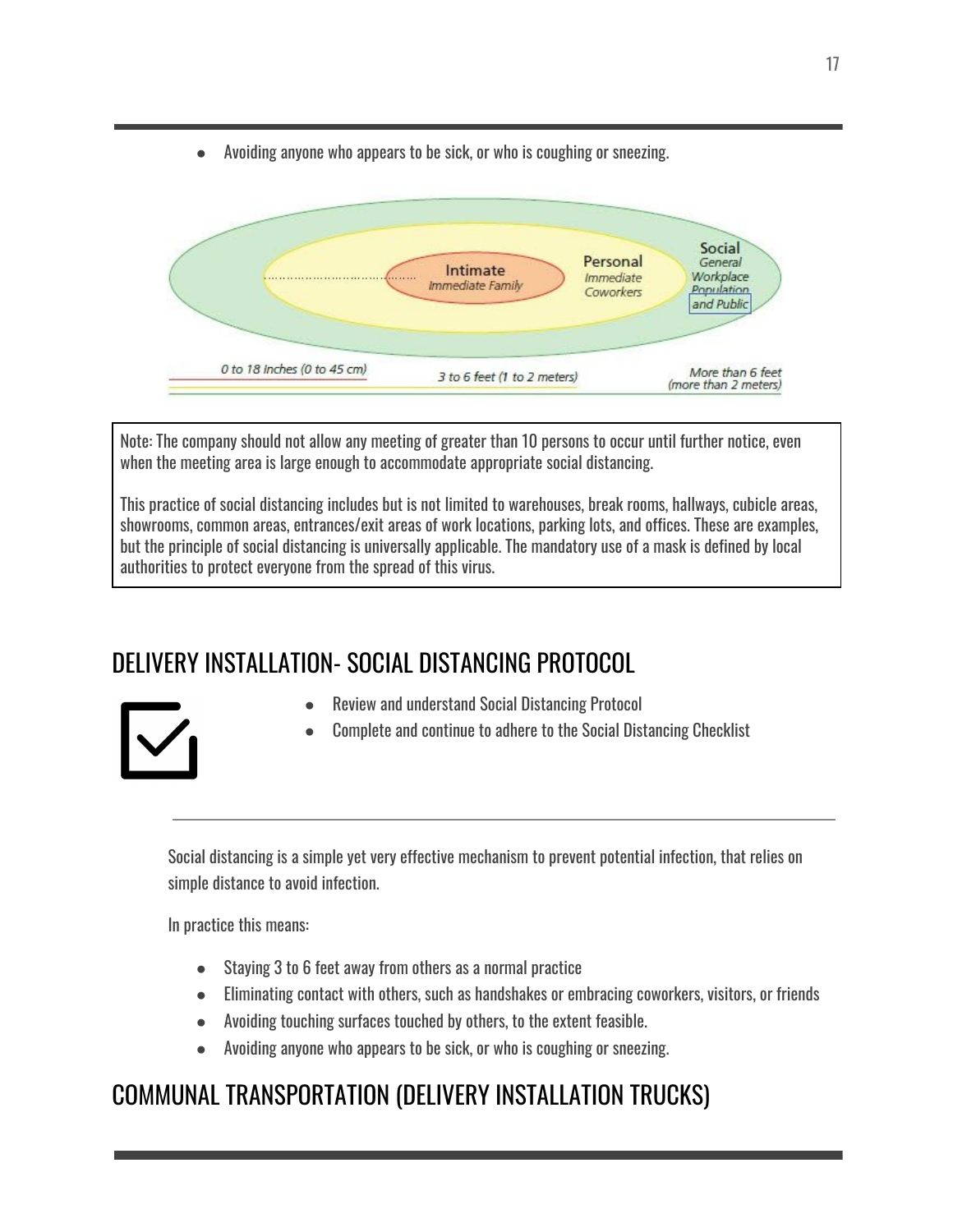- It is the Lead driver's responsibility to ensure that the vehicle is cleaned throughout the day and nightly.
- If two or more people are in a vehicle, masks must be worn at all times while in the vehicle.

### <span id="page-17-0"></span>BREAKROOMS- SOCIAL DISTANCING PROTOCOL-



- Review and understand Social Distancing Protocol
- Complete and continue to adhere to the Social Distancing Checklist

Manage lunch breaks to provide social spacing and proper hygiene. Stagger start and end times to limit the number of people within the lunch area at a given time.

- Schedule Food trucks that have the necessary municipality credentials and certified by the local Health Department.
- Designate their parking space(s)
- Place a permanent mark on the pavement to ensure proper distance (anywhere where there

is a line)

- Use outside pavilions
- Increase the number of seats
- Place signage on tables to ensure proper social distancing in each seat sign says yes or no to sit
- Post capacity
- Allow team members to eat at their desks. If they continue to work, the automatic lunch must be removed from their time card.

### <span id="page-17-1"></span>BATHROOMS SOCIAL- DISTANCING PROTOCOL

- **Review and understand Social Distancing Protocol**
- Complete and continue to adhere to the Social Distancing Checklist

Increase cleaning intervals to ensure a clean environment at all times and make sure social distancing is maintained.

# <span id="page-17-2"></span>OFFICE- SOCIAL DISTANCING PROTOCOL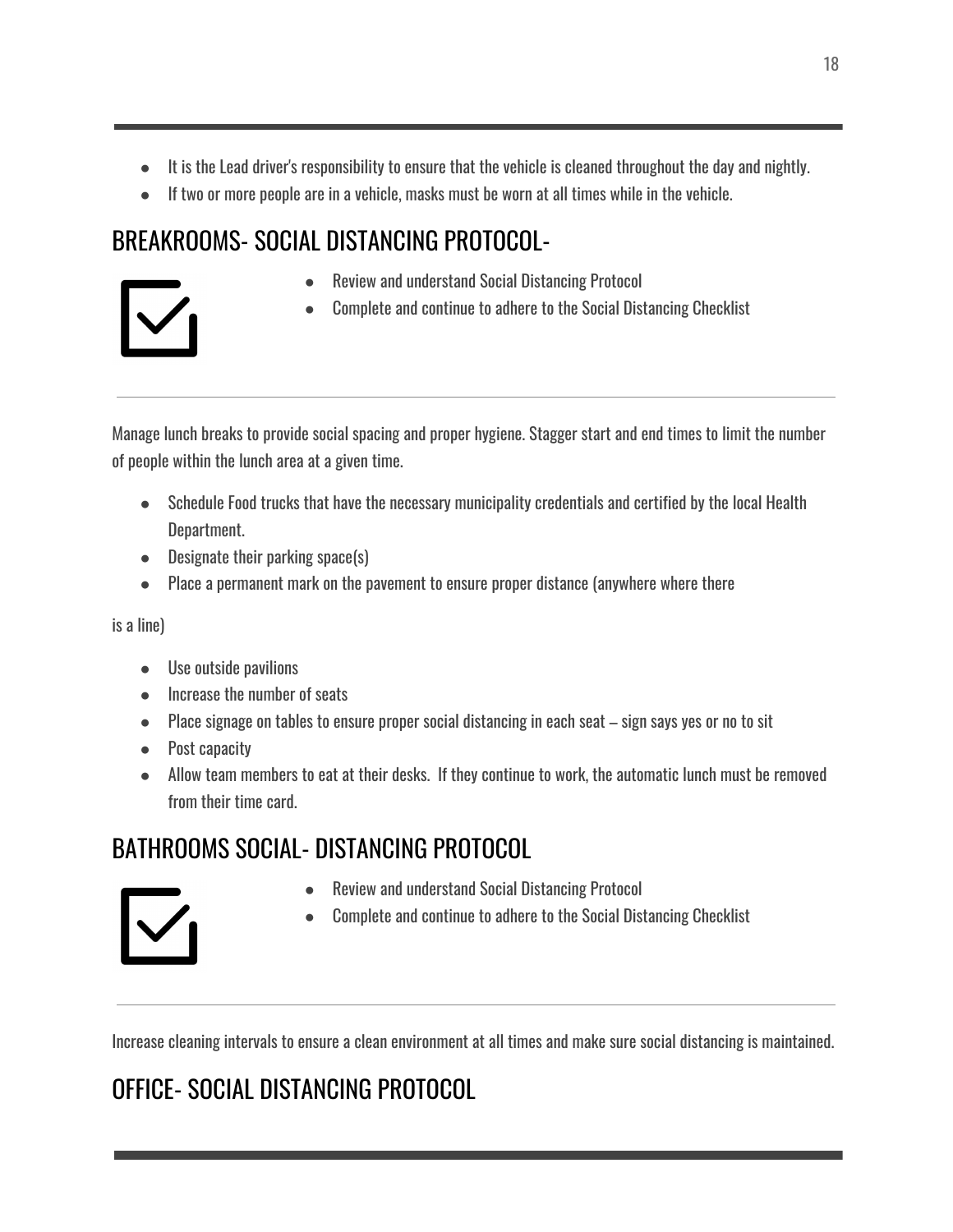● Office work should be organized to ensure social distancing to keep separation of team members between 3 to 6 feet as a minimum.

**Review and understand Social Distancing Protocol** 

Complete and continue to adhere to the Social Distancing Checklist

- Avoid face to face desk layouts.
- Cubicles should have dividers when people are working in 3 feet of one another.
- Meeting rooms should be organized to hold no more than 10 chairs with the appropriate spacing and 10 team members at a time. Sitting or standing positions should not exceed the minimum distance required.
- Communicate similar messages and arrange meetings over two or three shifts when possible to help reduce the number of people in the office at any given point in time.
- Interaction to exchange information or quick meetings on the office floorspace should respect the Social Distancing of 3 to 6 feet.
- Remote work may be assigned when possible or when mandated by the government to keep the operation efficient and communications flowing.
- Self-cleaning of the workspace is encouraged multiple times during the shift with special attention to the most used surfaces such as keyboards, monitors, chair armrest, desks, cubicle divider among others.
- Allow team members to eat at their desks. If they continue to work, the automatic lunch must be removed from their time card.

### <span id="page-18-0"></span>SHOWROOMS- SOCIAL DISTANCING PROTOCOL

- **Review and understand Social Distancing Protocol**
- Complete and continue to adhere to the Social Distancing Checklist



- Showrooms are to remain locked during business hours if the governor puts Pennsylvania on a Red or Yellow Level.
- Avoid face to face desk layouts.
- The doors of the building may be locked if too many customers are in the showroom. Each showroom will determine its maximum capacity based on square footage and set up.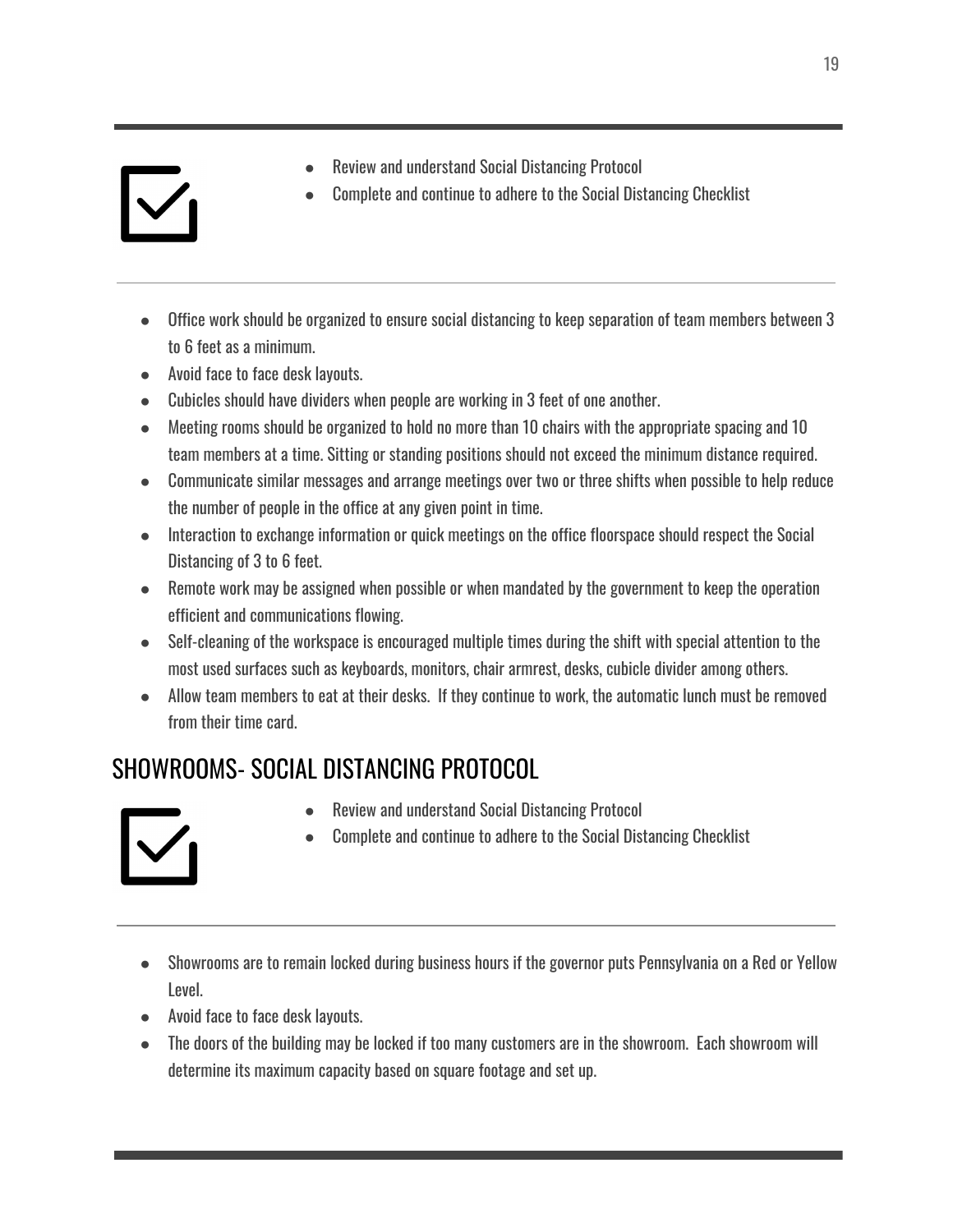- Only one customer is allowed in the building at any given time. If there are additional customers, they must wait in their vehicle until the customer in the showroom has completed their visit.
- Sales Associates and Customers are required to wear masks. If a customer is not wearing a mask, they will not be allowed in the building.
- The showrooms are to be sanitized between customer visits to ensure all surfaces touched have been cleaned.
- Chairs may be removed from the Sales Associates workstations to maintain social distancing guidelines if necessary.
- Don's Appliances is upholding a "no handshake" policy and a minimum personal space policy of at least 6 feet.
- Self-cleaning of the workspace is encouraged multiple times during the shift with special attention to the most used surfaces such as keyboards, monitors, chair armrest, desks, cubicle divider among others.
- <span id="page-19-0"></span>● No invoices or paperwork will be handed out. All documents will be sent electronically.



# DAILY SELF-SCREENING PROTOCOL

- Daily Self-Screening protocol is distributed to all TEAM MEMBERS for voluntary, home self-screening
- Managers receive notice if a team member has symptoms related to COVID-19. The HR team is prepared to receive inquiries or reports of symptomatic team members prior to shift.

The Daily Self-Screening Protocol is in place to try and prevent sick or symptomatic team members from leaving their homes and decrease the likelihood of spreading infection.

- If the team member does not recognize symptoms in their Daily Self-Screening and:
- If the team member is deemed symptomatic upon reporting to work, reference the On-Site Health Screening Protocol.
- If the team member is deemed symptomatic during the team member's shift or after the team member has spent any time in the location (after the On-Site Health Screening), reference the Isolation Protocol.
- Reference the Self-Quarantine and Return to Work Protocol for team members who are confirmed positive for COVID-19 by a medical professional.

## Self-Quarantining and Return to Work Protocol

<span id="page-19-1"></span>

Review and understand protocol and adjust as necessary for local, legal, and cultural environments.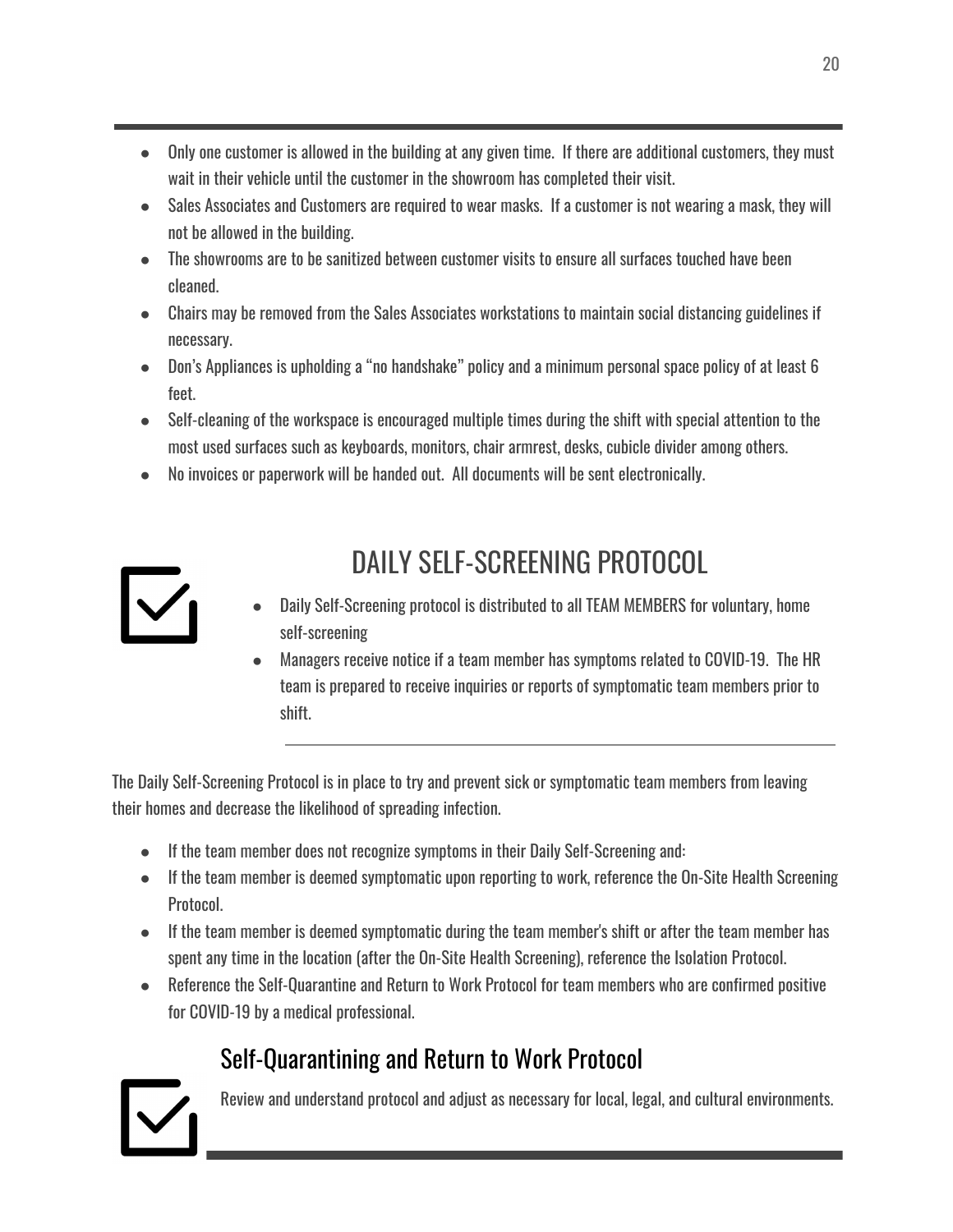Note: Any adjustments made to the standard playbook protocol (below) should comply with local legal requirements and health authority direction.

#### <span id="page-20-0"></span>Guidance for Self-Quarantining and Return to Work: COVID-19

Clarification of "self-quarantine" requirement: Team members are requested to remain off the property for **up to 14** days if COVID-19 symptoms are present (see the COVID-19 Self-Screening Information), directly exposed to COVID-19 or if a test shows positive results. Team members should avoid leaving the home if possible, but if necessary should practice exceedingly good hygiene and social distancing. Work while at home is expected to continue where possible in the positions that have been approved for telework.

# IDENTIFICATION AND ISOLATION

<span id="page-20-1"></span>Prompt identification and isolation of potentially infectious individuals is a critical step in protecting all team members in the field, Showrooms, and headquarters locations. Team members who feel sick with any symptoms related to COVID-19- should contact their supervisor immediately for further instruction. The greatest risk for exposure to Covid-19 is from fellow workers. Symptoms of Covid-19 are like the seasonal flu and may include mild to moderate respiratory illness, fever, cough and shortness and breath. Workers who present symptoms, such as fever or difficulty breathing, should call their health care provider. Team members are to self-monitor and report signs and symptoms of COVID-19 immediately.

**If you are sick, stay home.** If you are sick and are at work, tell your supervisor and follow the protocol to isolate, leave work and contact your healthcare professional for advice.

Don's Appliances has a zero-tolerance policy for reporting to work while sick. Workers must stay home if they:

- Are experiencing symptoms of Covid-19.
- Have known exposure to a person with a confirmed case of Covid-19.
- Suspect they may be infected but don't yet have symptoms (these workers should self-quarantine and seek testing.)
- Team members are encouraged to take their temperature at home prior to coming to work

Supervisors are to move potentially infectious people to a location away from workers, customers, and other visitors. Although most worksites do not have specific isolation rooms, designated areas with closable doors or a team member's office may serve as isolation rooms until potentially sick people can be removed from the worksite. A team member's personal vehicle is acceptable.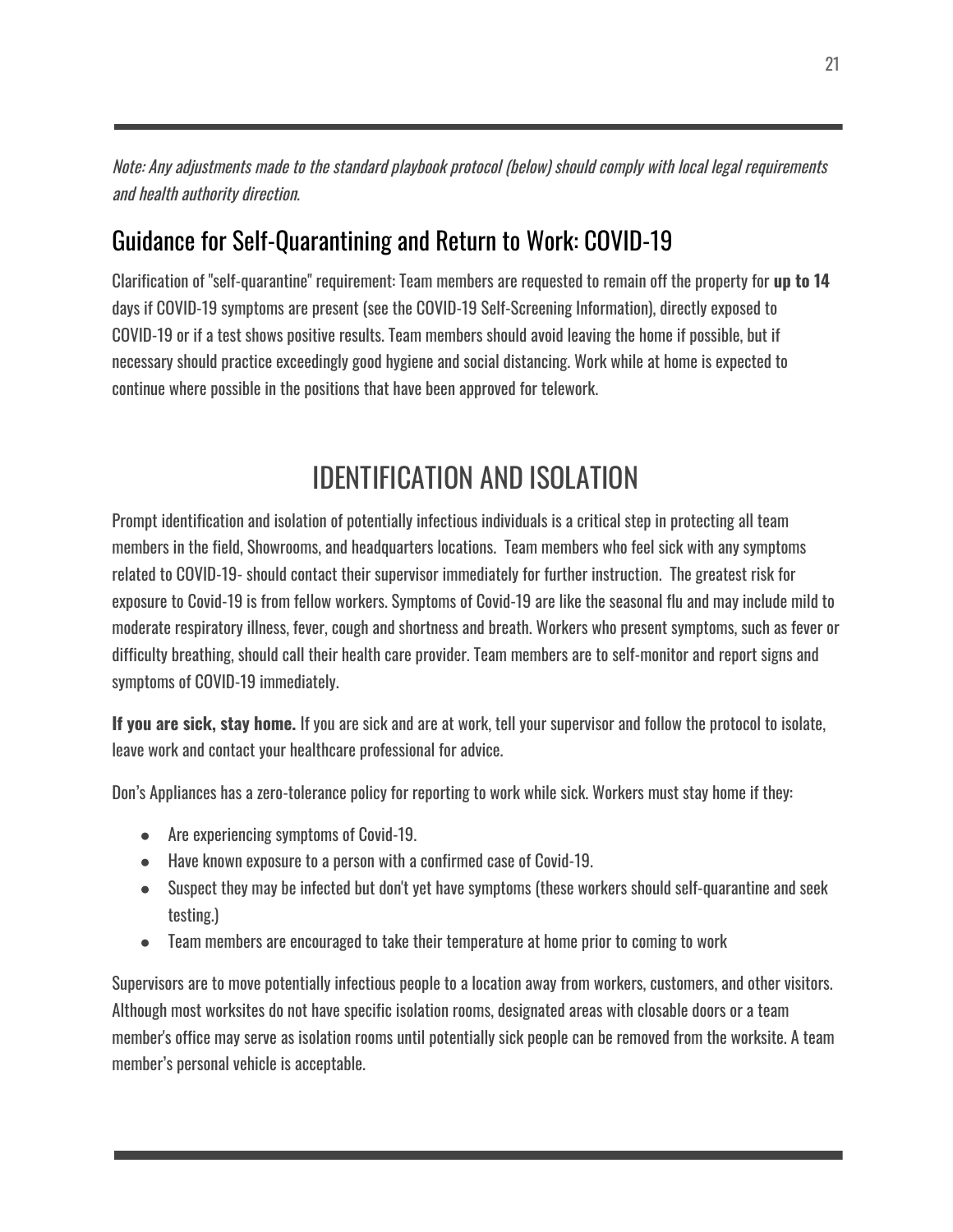Should a team member, customer, partner, subcontractor, vendor or site worker give notice of exposure or positive clinical testing of Covid-19 or influenza activity, the steps in the table below shall be followed:

#### <span id="page-21-0"></span>EXPOSURE AND WHEN TO QUARANTINE

People who have been in close contact with someone who has COVID-19—excluding people who have had COVID-19 within the past 3 months.

People who have tested positive for COVID-19 do not need to quarantine or get tested again for up to 3 months as long as they do not develop symptoms again. People who develop symptoms again within 3 months of their first bout of COVID-19 may need to be tested again if there is no other cause identified for their symptoms.

#### <span id="page-21-1"></span>What counts as close [contact?](https://www.cdc.gov/coronavirus/2019-ncov/if-you-are-sick/quarantine.html) \*\*TAKE NOT OF CURRENT CDC RULINGS

- You were within 6 feet of someone who has COVID-19 for a total of 15 minutes or more
- You provided care at home to someone who is sick with COVID-19
- You had direct physical contact with the person (hugged or kissed them)
- You shared eating or drinking utensils
- They sneezed, coughed, or somehow got respiratory droplets on you

#### <span id="page-21-2"></span>Additional Personal Guidance for quarantine and isolation

- Stay away from other people in your home as much as possible, staying in a separate room, and using a separate bathroom if available.
- No visitors unless the person needs to be in your home.
- If you need medical attention, call ahead to ensure you're going to the right place and taking the necessary precautions.
- Wear a face mask if you must be around other people, such as during a drive to the doctor's office.
- When you cough/sneeze: cover your mouth and nose with a tissue; immediately throw tissues in the garbage; wash your hands with soap and water for at least 20 seconds; if that's not available, clean with hand sanitizer that has at least 60% alcohol.
- Avoid sharing household items, including drinking cups, eating utensils, towels, or even bedding. Wash these items thoroughly after using them.
- Clean high-touch surfaces daily using a household cleaner or wipe. These include: "counters, tabletops, doorknobs, bathroom fixtures, toilets, phones, keyboards, tablets, and bedside tables," the CDC says.
- Clean surfaces that may be contaminated with blood, stool, or bodily fluids.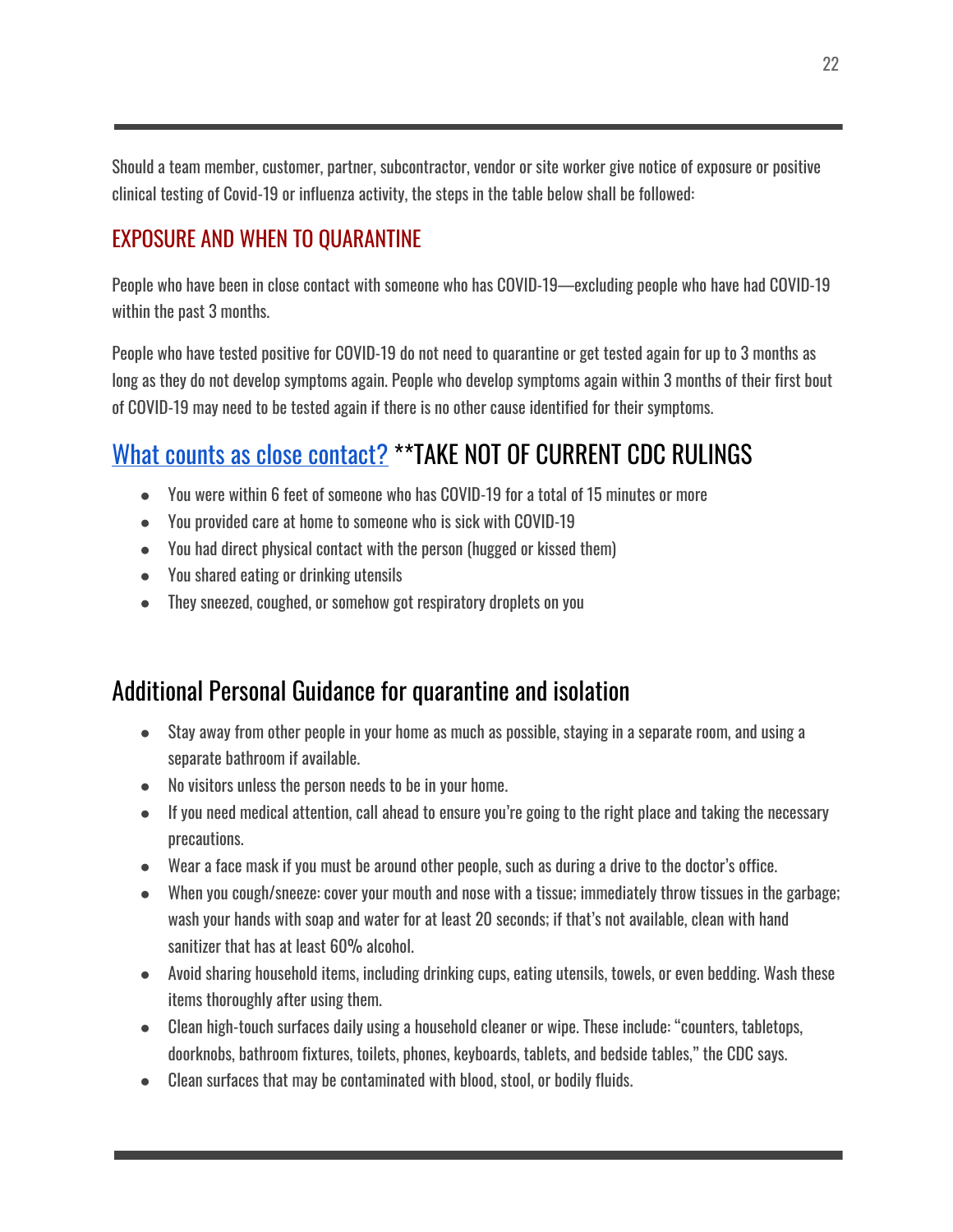- Shared spaces in the home should have good airflow—use an air conditioner or open windows.
- Continue monitoring for any symptoms. If they worsen, such as you if you begin to have difficulty breathing, call your healthcare provider.
- Arrange to have groceries and toiletries delivered by local or state health departments. Also, make sure to inform health care providers of any medications you'll need, so they can arrange drop-offs of prescriptions as well. In terms of getting laundry done for those without machines at home, ask health care providers about that as well.

# Returning to Work After Home Isolation/ Quarantine

<span id="page-22-0"></span>Please contact your local Human Resources team prior to returning to work to advise you have met the medical professional or CDC guideline for safe return to work practices. Human Resources may require appropriate documentation prior to return to company premises. If a team member does not have healthcare, Don's Appliances may, if required, pay for a COVID-19 test. More information about the testing will follow.

All returning team members will be required to complete the COVID-19 Self [Certification](https://documentcloud.adobe.com/link/track?uri=urn:aaid:scds:US:251fe52c-dc72-47fe-b647-c30a29e5c2dc) to Return to Work

# Health and Wellness

# CDC Recommendations

COVID-19 [POWERPOINT](https://documentcloud.adobe.com/link/track?uri=urn:aaid:scds:US:5b9c749b-a23b-4d1f-bac2-e34fe8a450bd)

# <span id="page-22-1"></span>SIGNAGE

FOR DISPLAY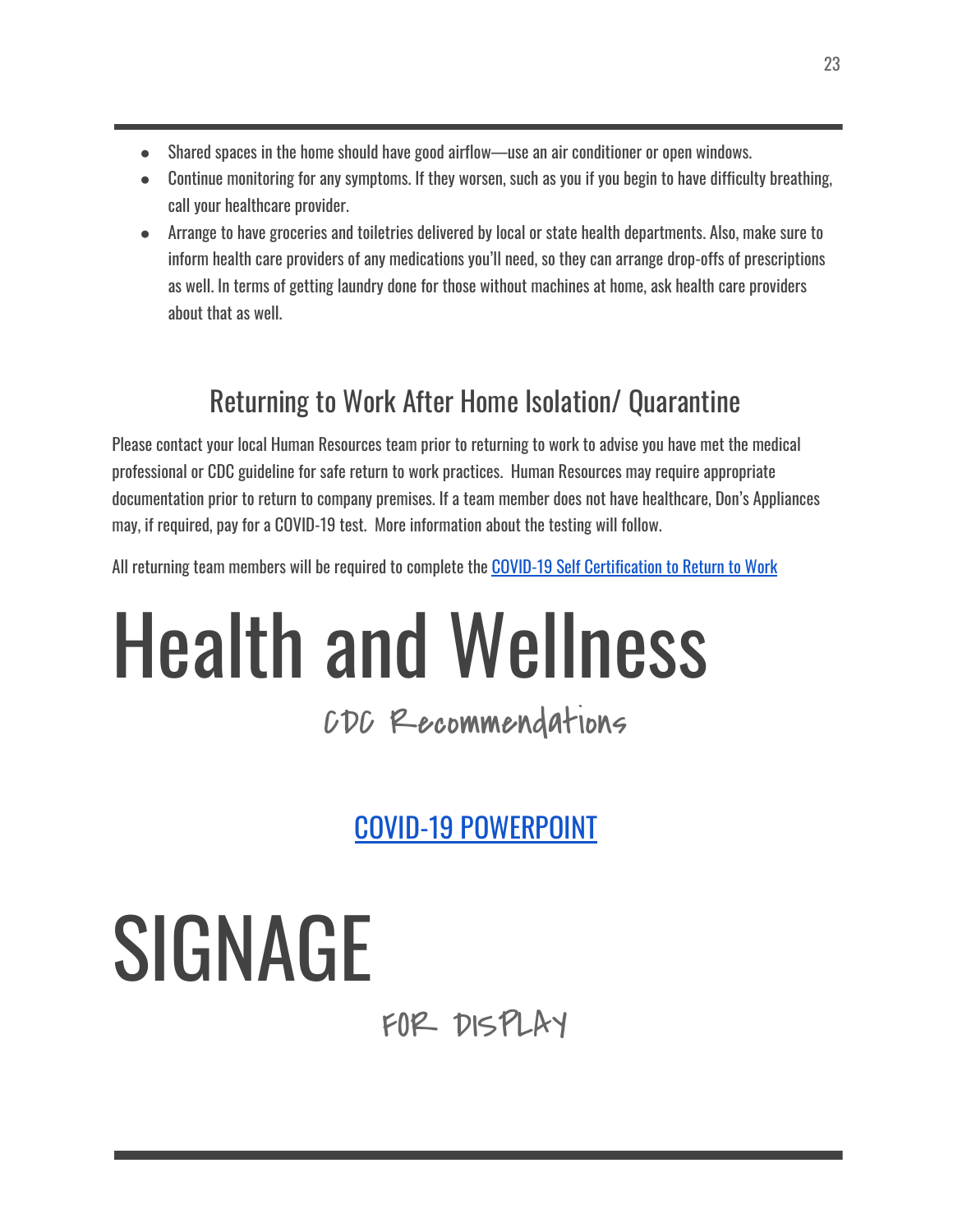<span id="page-23-0"></span>[Editable](https://sharesync.serverdata.net/us/s/EfzbSc4Cp8JA2WvFTKa8y6003d3b25) Signage

<span id="page-23-1"></span>[Updated](https://drive.google.com/a/donsappliances.com/file/d/1Lbmwd3lpwmjU7a9AWpRVulFkDkFwMavn/view?usp=drive_web) Fast Fact Signage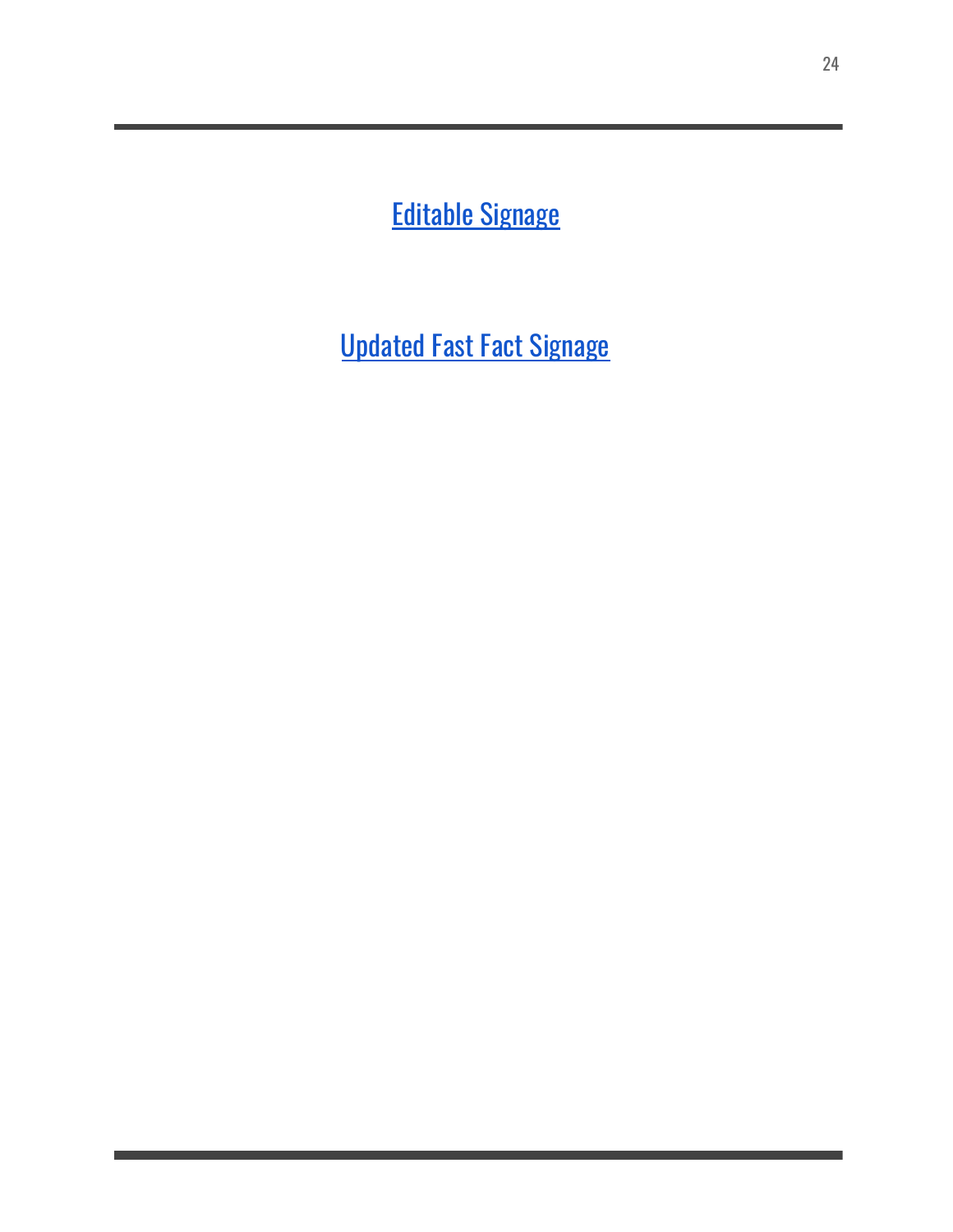# Safety Plan Visiting Contractor Sites

#### <span id="page-24-0"></span>Don's Appliances Responsibilities

Don's Appliances observes a zero-tolerance policy for coming to work while feeling unwell. And exhibiting any of the following symptoms: onset of fever, cough (usually dry), headache, muscle and joint pain, sore throat, runny nose, shortness of breath or any other flu-like symptom. Those experiencing these symptoms are not permitted to return to the office or job site until they have no symptoms for 72 hours or are able to secure a release from a healthcare provider stating they can return to work without posing a risk to others.

### <span id="page-24-1"></span>Team Member Responsibilities

#### <span id="page-24-2"></span>**Hygiene**

- Handwashing stations to be made available to make it easy for workers to wash their hands.
- If clean water and soap are not available, hand sanitizer stations will be provided.
- Single use paper towels and plastic disposal bags to be made available.
- Team members are allowed to go on break to wash their hands.
- Team members are mandated to wash their hands after using the bathroom and before and after eating.
- Faucets should be wiped down after each use when possible. Team members can also use a clean paper towel to turn off the faucet and dispose of it in a waste container.

#### <span id="page-24-3"></span>Housekeeping

- Maintain regular housekeeping practices, including routine cleaning and disinfecting of high-touch surfaces, equipment, and other elements of the work environment.
- When choosing cleaning chemicals, consult information on Environmental Protection Agency (EPA)-approved disinfectant labels with claims against emerging viral pathogens.

#### <span id="page-24-4"></span>Social Distancing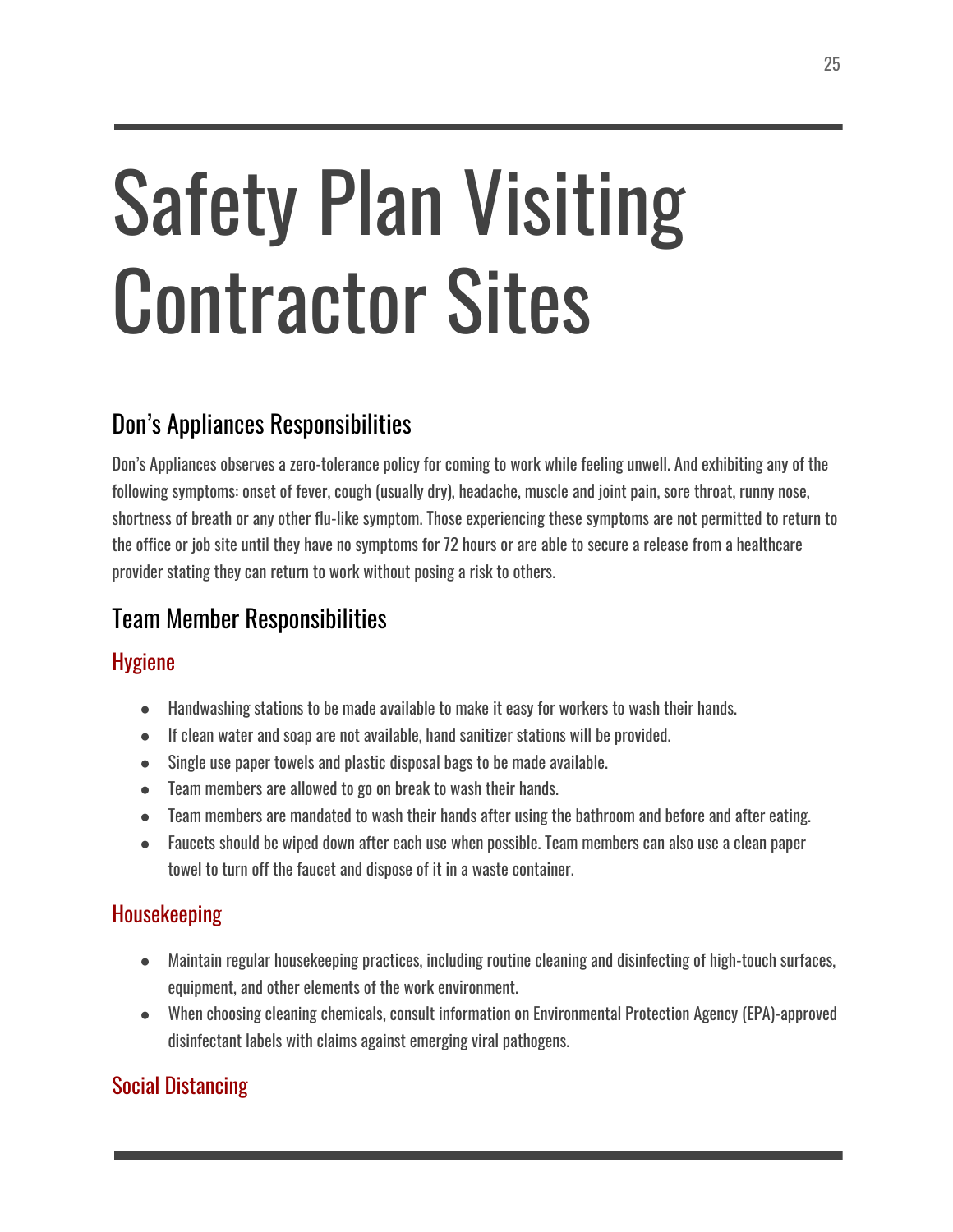- Instruct team members to maintain a distance of at least six feet apart as much as possible on the jobsite, whether indoors or outdoors.
- If a task requires two or more team members to work closer than 6 feet, proper PPE, safe work practices and disinfecting of hands (if not wearing gloves) and surfaces shall be used.
- Morning stretching and Toolbox Talk safety meetings to continue at a crew level while maintaining social distancing of six feet or more.
- Do not hold meetings of more than 10 people.
- Hold in-person meetings only when no other option, maintain social distancing and hold outside.
- Eliminate community provided food and lunch areas (such as lunch buffets, donuts, candy dishes, etc.)
- Team members to store lunch, drinks and personal items separately. team members should bring their own bottled water to eliminate the need for disposable cups and waste.
- Eliminate community coffee pots, water dispensers and microwaves from break and other common areas.
- Reconfigure break spaces to allow "social distancing" of six feet. Signage to be posted to note the maximum of team members allowed at one time.

#### <span id="page-25-0"></span>Tools and Equipment

- At the beginning of each shift tools and equipment shall be assigned to individual team members for the work planned. Tools shall not be shared unless they are cleaned and disinfected between each user.
- Do not share other workers' phones and PPE.
- All tool handles and triggers are to be cleaned and disinfected at the start and end of each shift, when returning to work after lunch, after using a tool that was previously assigned to another team member.
- One team member shall be assigned to drive heavy equipment and lulls. Steering wheels, gear shifts, door handles etc. shall be disinfected at the beginning and end of each shift.